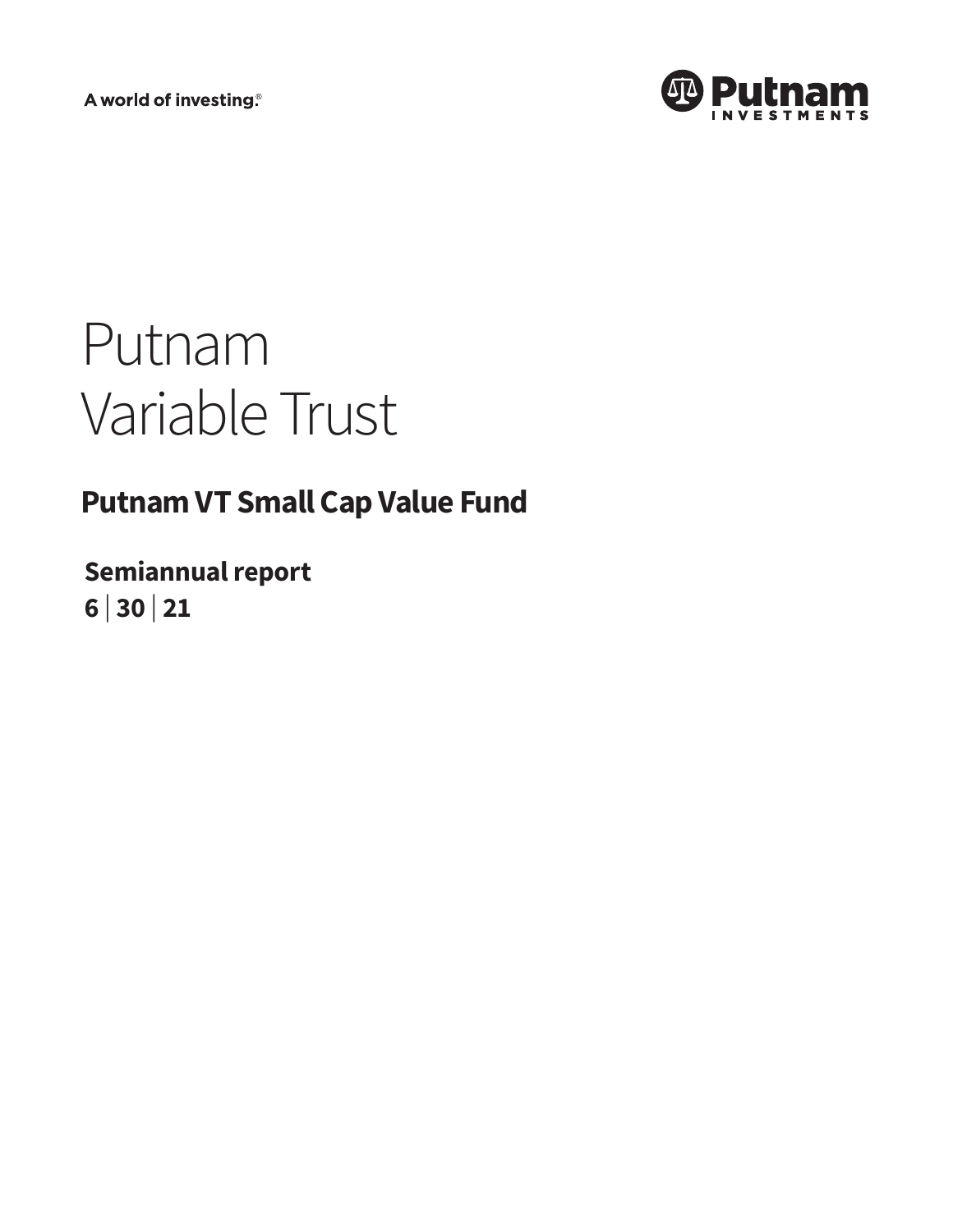# **Message from the Trustees**

August 12, 2021

Dear Shareholder:

The U.S. economy is much improved from a year ago, or even six months ago. Gross domestic product is growing at a pre-pandemic pace. Stock prices are high and interest rates are low. More and more workers are finding jobs, with millions still open. At the same time, vaccinations in many areas have not yet reached enough people to stop the spread of Covid-19. U.S. and global infection rates have recently risen.

While it is too soon to declare the pandemic over, it is worth taking stock of the economy's transition. Some changes accelerated by the pandemic could be lasting. Dynamic, well-managed companies have adapted to seize new, more sustainable growth opportunities.

An active investment philosophy is well suited to this time. Putnam's research teams are analyzing the fundamentals of what has stayed the same and what has changed to uncover valuable investment insights or potential risks.

Thank you for investing with Putnam.

Respectfully yours,

**Robert L. Reynolds** President and Chief Executive Officer Putnam Investments

**Kenneth R. Leibler** Chair, Board of Trustees

*The views expressed in this report are exclusively those of Putnam Management and are subject to change. They are not meant as investment advice. Please note that the holdings discussed in this report may not have been held by the fund for the entire period. Portfolio composition is subject to review in accordance with the fund's investment strategy and may vary in the future.*

**Consider these risks before investing:** Investments in small and/or midsize companies increase the risk of greater price fluctuations. Value stocks may fail to rebound, and the market may not favor value-style investing. The value of investments in the fund's portfolio may fall or fail to rise over extended periods of time for a variety of reasons, including general economic, political, or financial market conditions; investor sentiment and market perceptions; government actions; geopolitical events or changes; and factors related to a specific issuer, geography, industry, or sector. These and other factors may lead to increased volatility and reduced liquidity in the fund's portfolio holdings. These risks are generally greater for small and midsize companies. From time to time, the fund may invest a significant portion of its assets in companies in one or more related industries or sectors, which would make the fund more vulnerable to adverse developments affecting those industries or sectors. Our investment techniques, analyses, and judgments may not produce the outcome we intend. The investments we select for the fund may not perform as well as other securities that we do not select for the fund. We, or the fund's other service providers, may experience disruptions or operating errors that could have a negative effect on the fund. You can lose money by investing in the fund.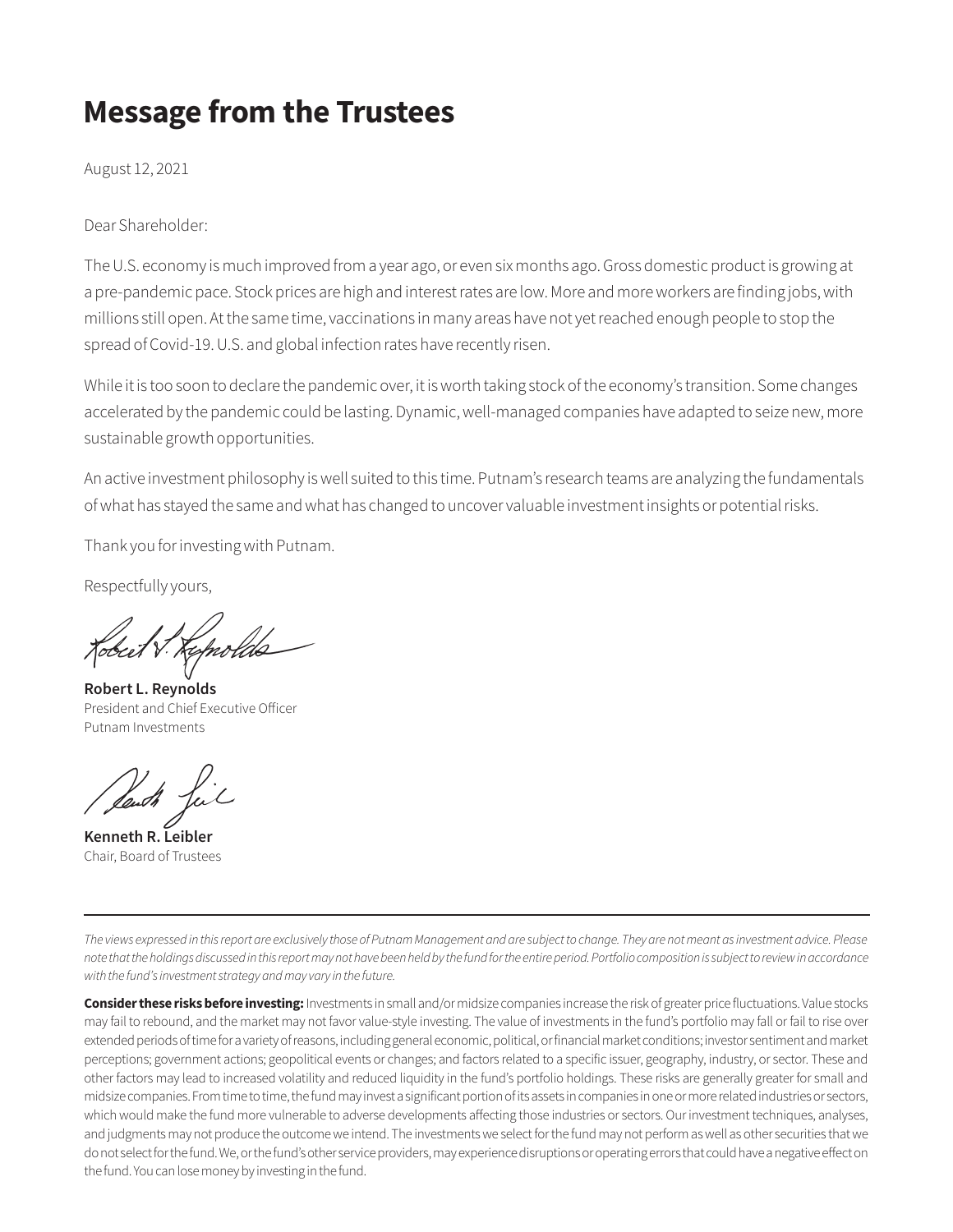#### **Investment objective**

Capital appreciation

**Net asset value** June 30, 2021

| Class IA: \$13.65 |  |
|-------------------|--|
|-------------------|--|

#### **Total return at net asset value**

| (as of 6/30/21) | Class IA shares* | Class IB shares* | Russell 2000<br>Value Index |
|-----------------|------------------|------------------|-----------------------------|
| 6 months        | 35.31%           | 35.07%           | 26.69%                      |
| 1 year          | 85.89            | 85.47            | 73.28                       |
| 5 years         | 90.21            | 87.92            | 89.34                       |
| Annualized      | 13.72            | 13.45            | 13.62                       |
| 10 years        | 189.93           | 182.71           | 180.10                      |
| Annualized      | 11.23            | 10.95            | 10.85                       |
| l ife           | 709.92           | 668.06           | 700.84                      |
| Annualized      | 9.90             | 9.63             | 9.84                        |

**Class IA: \$13.65 Class IB: \$13.42**

For a portion of the periods, the fund had expense limitations, without which returns would have been lower.

\*Class inception date: April 30, 1999.

The Russell 2000 Value Index is an unmanaged index of those companies in the small-cap Russell 2000 Index chosen for their value orientation.

Frank Russell Company is the source and owner of the trademarks, service marks, and copyrights related to the Russell Indexes. Russell® is a trademark of Frank Russell Company.

**Data represent past performance. Past performance does not guarantee future results. More recent returns may be less or more than those shown. Investment return and principal value will fluctuate, and you may have a gain or a loss when you sell your shares. Performance information does not reflect any deduction for taxes a shareholder may owe on fund distributions or on the redemption of fund shares. All total return figures are at net asset value and exclude contract charges and expenses, which are added to the variable annuity contracts to determine total return at unit value. Had these charges and expenses been reflected, performance would have been lower. For more recent performance, contact your variable annuity provider who can provide you with performance that reflects the charges and expenses at your contract level.**

**Portfolio composition**



Allocations are shown as a percentage of the fund's net assets. Cash and net other assets, if any, represent the market value weights of cash, derivatives, short-term securities, and other unclassified assets in the portfolio. Summary information may differ from the portfolio schedule included in the financial statements due to the inclusion of derivative securities, any interest accruals, the exclusion of as-of trades, if any, the use of different classifications of securities for presentation purposes, and rounding. Holdings and allocations may vary over time.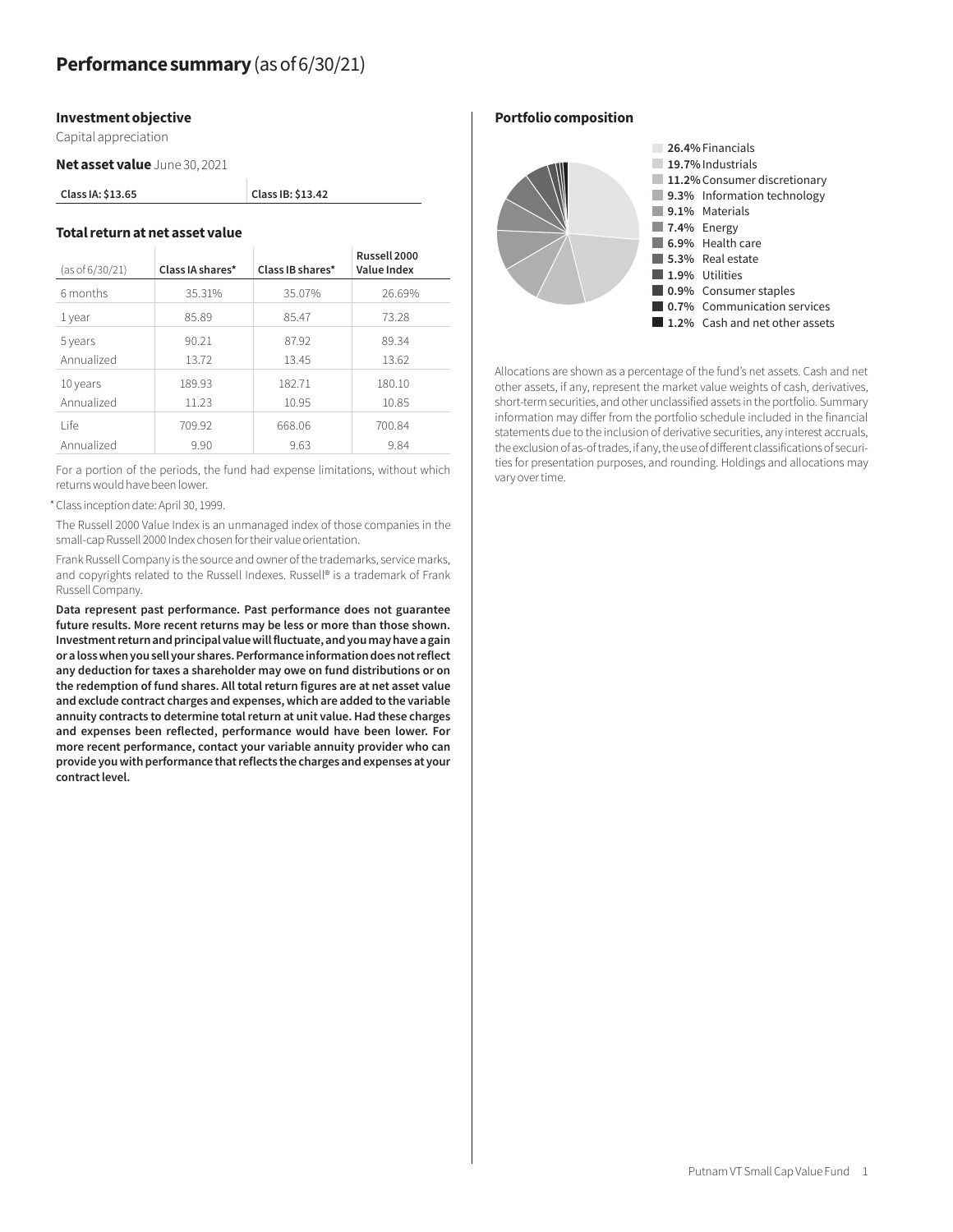# **Understanding your fund's expenses**

*As an investor in a variable annuity product that invests in a registered investment company, you pay ongoing expenses, such as management fees, distribution fees (12b-1 fees), and other expenses. Using the following information, you can estimate how these expenses affect your investment and compare them with the expenses of other funds. You may also pay one-time transaction expenses, which are not shown in this section and would result in higher total expenses. Charges and*  expenses at the insurance company separate account level are not *reflected. For more information, see your fund's prospectus or talk to your financial representative.*

#### **Review your fund's expenses**

The two left-hand columns of the Expenses per \$1,000 table show the expenses you would have paid on a \$1,000 investment in your fund from  $1/1/21$  to  $6/30/21$ . They also show how much a \$1,000 investment would be worth at the close of the period, *assuming actual returns and expenses.* To estimate the ongoing expenses you paid over the period, divide your account value by \$1,000, then multiply the result by the number in the first line for the class of shares you own.

#### **Compare your fund's expenses with those of other funds**

The two right-hand columns of the Expenses per \$1,000 table show your fund's expenses based on a \$1,000 investment, *assuming a hypothetical 5% annualized return.* You can use this information to compare the ongoing expenses (but not transaction expenses or total costs) of investing in the fund with those of other funds. All shareholder reports of mutual funds and funds serving as variable annuity vehicles will provide this information to help you make this comparison. Please note that you cannot use this information to estimate your actual ending account balance and expenses paid during the period.

#### **Expense ratios**

|                                                                       | Class IA | Class IB |
|-----------------------------------------------------------------------|----------|----------|
| Total annual operating expenses for the fiscal<br>year ended 12/31/20 | 115%     | 140%     |
| Annualized expense ratio for the six-month<br>period ended 6/30/21    | 0.74%    | N 99%    |

Fiscal year expense information in this table is taken from the most recent prospectus, is subject to change, and may differ from that shown for the annualized expense ratio and in the financial highlights of this report.

Prospectus expense information also includes the impact of acquired fund fees and expenses of 0.35%, which is not included in the financial highlights or annualized expense ratios. Expenses are shown as a percentage of average net assets.

#### **Expenses per \$1,000**

|                                     | Expenses and value for a<br>\$1,000 investment, assuming<br>actual returns for the<br>6 months ended 6/30/21 |            | Expenses and value for a<br>\$1,000 investment, assuming<br>return for the 6 months<br>ended 6/30/21 | a hypothetical 5% annualized |
|-------------------------------------|--------------------------------------------------------------------------------------------------------------|------------|------------------------------------------------------------------------------------------------------|------------------------------|
|                                     | Class IA                                                                                                     | Class IB   | Class IA                                                                                             | Class IB                     |
| Expenses paid<br>per \$1,000*†      | \$4.32                                                                                                       | \$5.77     | \$3.71                                                                                               | \$4.96                       |
| Ending value<br>(after<br>expenses) | \$1,353.10                                                                                                   | \$1,350.70 | \$1,021.12                                                                                           | \$1,019.89                   |

\*Expenses for each share class are calculated using the fund's annualized expense ratio for each class, which represents the ongoing expenses as a percentage of average net assets for the six months ended 6/30/21. The expense ratio may differ for each share class.

†Expenses based on actual returns are calculated by multiplying the expense ratio by the average account value for the period; then multiplying the result by the number of days in the period (181); and then dividing that result by the number of days in the year (365). Expenses based on a hypothetical 5% return are calculated by multiplying the expense ratio by the average account value for the six-month period; then multiplying the result by the number of days in the six-month period (181); and then dividing that result by the number of days in the year (365).

### **Your fund's manager**



Portfolio Manager **Michael C. Petro, CFA,** joined Putnam in 2002 and has been in the investment industry since 1999.

Your fund's manager also manages other accounts advised by Putnam Management or an affiliate, including retail mutual fund counterparts to the funds in Putnam Variable Trust.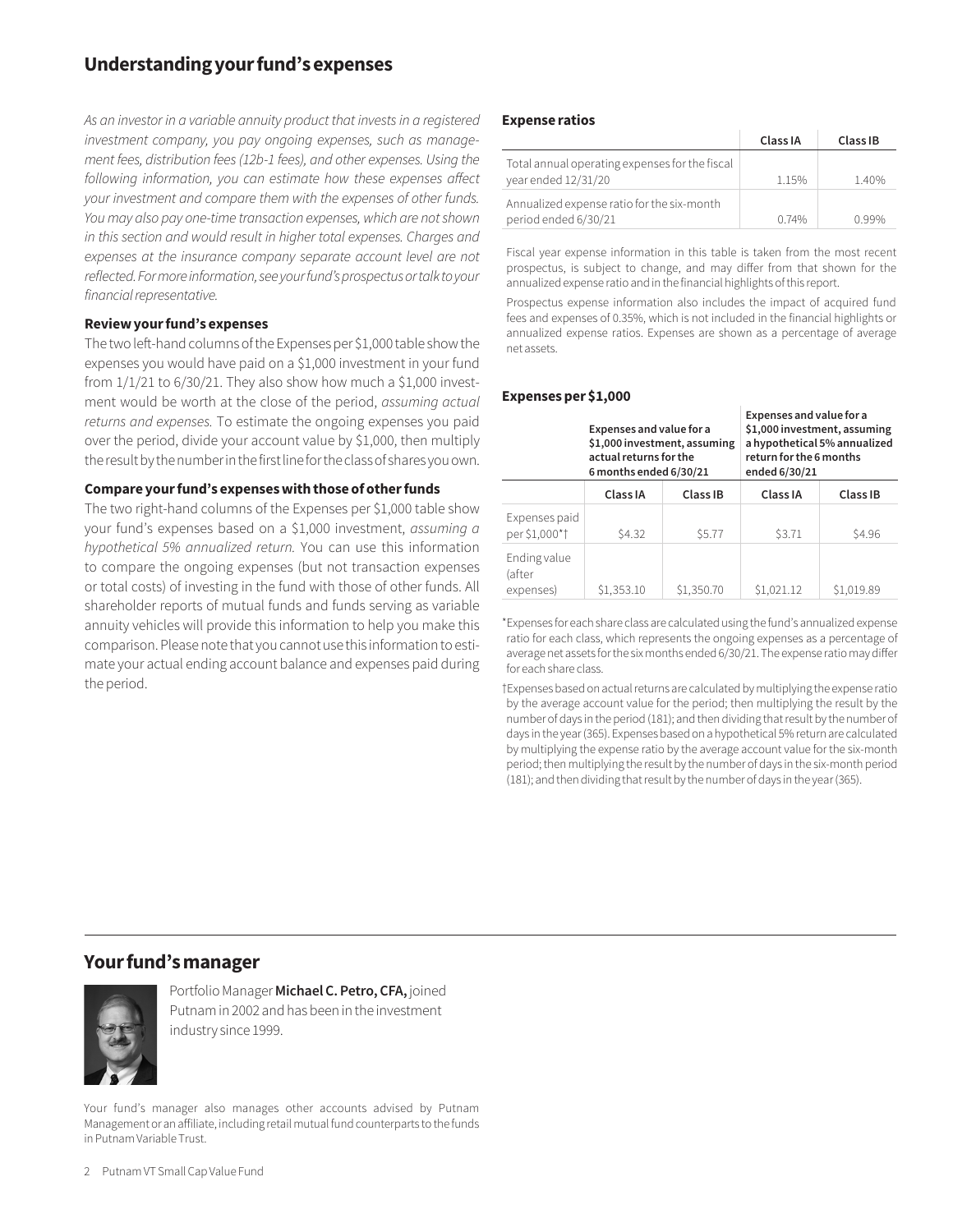# **The fund's portfolio** 6/30/21 (Unaudited)

| COMMON STOCKS (96.2%)*                                                     | <b>Shares</b>    | Value                  |
|----------------------------------------------------------------------------|------------------|------------------------|
| Aerospace and defense (1.9%)                                               |                  |                        |
| Maxar Technologies, Inc. S                                                 | 41,300           | \$1,648,696            |
| Vectrus, Inc. †                                                            | 26,998           | 1,284,835              |
| Air freight and logistics (0.9%)                                           |                  | 2,933,531              |
| Radiant Logistics, Inc. †                                                  | 207,000          | 1,434,510              |
|                                                                            |                  | 1,434,510              |
| Airlines (1.0%)                                                            |                  |                        |
| Allegiant Travel Co. †                                                     | 7,500            | 1,455,000              |
| Auto components (0.9%)                                                     |                  | 1,455,000              |
| Patrick Industries, Inc.                                                   | 18,611           | 1,358,603              |
| Banks (16.0%)                                                              |                  | 1,358,603              |
| Ameris Bancorp                                                             | 26,600           | 1,346,757              |
| Atlantic Capital Bancshares, Inc. 1                                        | 51,000           | 1,298,460              |
| Bancorp, Inc. (The) t                                                      | 59,500           | 1,369,095              |
| Berkshire Hills Bancorp, Inc.                                              | 45,300           | 1,241,673              |
| Coastal Financial Corp./WA1                                                | 19,598           | 559,719                |
| ConnectOne Bancorp, Inc.                                                   | 62,269           | 1,629,580              |
| CrossFirst Bankshares, Inc. 1                                              | 107,800          | 1,482,250              |
| First Bancshares, Inc. (The)                                               | 33,700           | 1,261,391              |
| First Horizon Corp.                                                        | 81,200           | 1,403,136              |
| Five Star Bancorp †                                                        | 70,258           | 1,696,731              |
| Lakeland Bancorp, Inc.                                                     | 90,000           | 1,573,200              |
| OFG Bancorp (Puerto Rico)                                                  | 77,300           | 1,709,876              |
| Peoples Bancorp, Inc.                                                      | 11,291           | 334,439                |
| Preferred Bank                                                             | 20,200           | 1,278,054              |
| Professional Holding Corp. Class A                                         | 50,989           | 918,822                |
| QCR Holdings, Inc.                                                         | 27,298           | 1,312,761              |
| Reliant Bancorp, Inc.                                                      | 45,600           | 1,264,488              |
| Southern First Bancshares, Inc. †                                          | 22,284           | 1,140,049              |
| Univest Financial Corp.                                                    | 55,600           | 1,466,172              |
|                                                                            |                  | 24,286,653             |
| Building products (1.8%)                                                   |                  |                        |
| Insteel Industries, Inc.                                                   | 29,500           | 948,425                |
| Quanex Building Products Corp.                                             | 53,646           | 1,332,567              |
| Tecnoglass, Inc. (Colombia) S                                              | 23,400           | 500,760                |
| Capital markets (0.2%)                                                     |                  | 2,781,752              |
| Stifel Financial Corp.                                                     | 5,800            | 376,188                |
| Chemicals (3.1%)                                                           |                  | 376,188                |
| AdvanSix, Inc. †                                                           | 41,328           | 1,234,054              |
| Olin Corp.                                                                 | 29,700           | 1,373,922              |
| Tronox Holdings PLC Class A (United Kingdom)                               | 91,288           | 2,044,851              |
|                                                                            |                  | 4,652,827              |
| Commercial services and supplies (4.0%)                                    |                  |                        |
| ACCO Brands Corp.                                                          | 148,500          | 1,281,555              |
| Clean Harbors, Inc. 1                                                      | 13,900           | 1,294,646              |
| Deluxe Corp.                                                               | 42,500           | 2,030,225              |
| Herman Miller, Inc.                                                        | 29,900           | 1,409,486              |
| Communications equipment (0.9%)                                            |                  | 6,015,912              |
| Ribbon Communications, Inc. 1                                              | 180,500          | 1,373,605              |
|                                                                            |                  | 1,373,605              |
| Construction and engineering (2.0%)                                        |                  |                        |
| Sterling Construction Co., Inc. 1<br>WillScot Mobile Mini Holdings Corp. † | 63,417<br>52,900 | 1,530,252<br>1,474,323 |
|                                                                            |                  |                        |
|                                                                            |                  | 3,004,575              |

| COMMON STOCKS (96.2%)* cont.                                               | <b>Shares</b> | Value       |
|----------------------------------------------------------------------------|---------------|-------------|
| Containers and packaging (1.6%)                                            |               |             |
| Myers Industries, Inc.                                                     | 49,000        | \$1,029,000 |
| Silgan Holdings, Inc. S                                                    | 34,958        | 1,450,757   |
|                                                                            |               | 2,479,757   |
| Diversified consumer services (0.9%)                                       |               |             |
| Universal Technical Institute, Inc. 1                                      | 208,245       | 1,351,510   |
| Electric utilities (1.0%)                                                  |               | 1,351,510   |
| Otter Tail Corp.                                                           | 31,300        | 1,527,753   |
| Electrical equipment (0.9%)                                                |               | 1,527,753   |
| nVent Electric PLC (United Kingdom)                                        | 41,400        | 1,293,336   |
|                                                                            |               | 1,293,336   |
| Electronic equipment, instruments, and components (2.1%)                   |               |             |
| Jabil, Inc.                                                                | 27,727        | 1,611,493   |
| Methode Electronics, Inc.                                                  | 31,600        | 1,555,036   |
| Energy equipment and services (1.4%)                                       |               | 3,166,529   |
| Newpark Resources, Inc. †                                                  | 623,657       | 2,157,853   |
|                                                                            |               | 2,157,853   |
| Entertainment (0.7%)                                                       |               |             |
| Lions Gate Entertainment Corp. Class A <sup>+</sup> S                      | 53,284        | 1,102,979   |
| Equity real estate investment trusts (REITs) (5.3%)                        |               | 1,102,979   |
| Alpine Income Property Trust, Inc. R                                       | 81,772        | 1,555,303   |
| Diversified Healthcare Trust R                                             | 308,428       | 1,289,229   |
| Global Medical REIT, Inc. R                                                | 81,700        | 1,205,892   |
| RLJ Lodging Trust R                                                        | 85,200        | 1,297,596   |
| Spirit Realty Capital, Inc. R                                              | 31,799        | 1,521,264   |
| Xenia Hotels & Resorts, Inc. <i>†</i> R                                    | 66,500        | 1,245,545   |
|                                                                            |               | 8,114,829   |
| Food and staples retail (0.9%)                                             |               |             |
| Andersons, Inc. (The)                                                      | 45,500        | 1,389,115   |
| Health-care equipment and supplies (1.2%)                                  |               | 1,389,115   |
| Lantheus Holdings, Inc. 1                                                  | 67,000        | 1,851,880   |
|                                                                            |               | 1,851,880   |
| Health-care providers and services (4.7%)<br>Acadia Healthcare Co., Inc. 1 |               |             |
| Brookdale Senior Living, Inc. †                                            | 21,309        | 1,337,140   |
| RadNet, Inc. †                                                             | 285,466       | 2,255,181   |
|                                                                            | 59,800        | 2,014,662   |
| Tivity Health, Inc. †                                                      | 60,900        | 1,602,279   |
| Hotels, restaurants, and leisure (1.7%)                                    |               | 7,209,262   |
| Brinker International, Inc. 1                                              | 18,100        | 1,119,485   |
| Everi Holdings, Inc. †                                                     | 58,500        | 1,458,990   |
| Household durables (1.6%)                                                  |               | 2,578,475   |
| Hooker Furniture Corp.                                                     | 38,400        | 1,330,176   |
| Purple Innovation, Inc. 1                                                  | 40,587        | 1,071,903   |
|                                                                            |               | 2,402,079   |
| Insurance $(1.2\%)$                                                        |               |             |
| Argo Group International Holdings, Ltd. (Bermuda)                          | 20,900        | 1,083,247   |
| Heritage Insurance Holdings, Inc.                                          | 79,189        | 679,442     |
| IT Services (3.1%)                                                         |               | 1,762,689   |
| Hackett Group, Inc. (The)                                                  | 78,600        | 1,416,372   |
| IBEX, Ltd. †                                                               | 98,050        | 1,913,936   |
| Unisys Corp. †                                                             | 54,300        | 1,374,333   |
|                                                                            |               | 4,704,641   |
| Leisure products (2.1%)                                                    |               |             |
| Vista Outdoor, Inc. †                                                      | 68,808        | 3,184,434   |
| Machinery (3.5%)                                                           |               | 3,184,434   |
| Columbus McKinnon Corp./NY                                                 | 30,059        | 1,450,046   |
| Crane Co.                                                                  | 14,400        | 1,330,128   |
|                                                                            |               |             |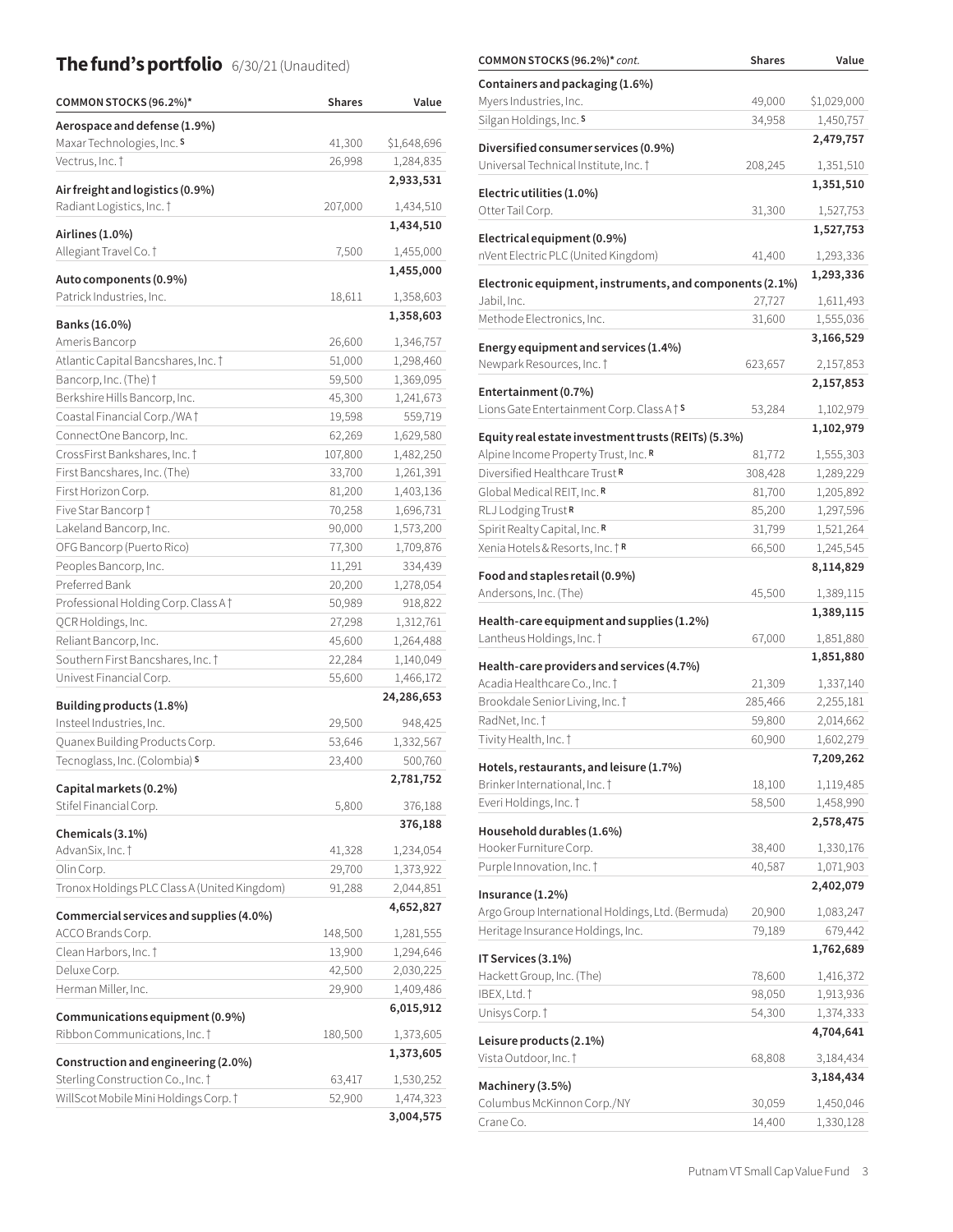| COMMON STOCKS (96.2%)* cont.                          | <b>Shares</b> | Value                  |
|-------------------------------------------------------|---------------|------------------------|
| Machinery cont.                                       |               |                        |
| Hillenbrand, Inc.                                     | 24,600        | \$1,084,368            |
| Mayville Engineering Co., Inc. †                      | 70,235        | 1,412,426              |
| Metals and mining (3.4%)                              |               | 5,276,968              |
| Alamos Gold, Inc. Class A (Canada)                    | 151,200       | 1,156,680              |
| Commercial Metals Co.                                 | 46,300        | 1,422,336              |
| Ferroglobe Representation & Warranty                  |               |                        |
| Insurance Trust †                                     | 102,740       |                        |
| Major Drilling Group International, Inc. (Canada) †   | 294,300       | 2,034,649              |
| Olympic Steel, Inc.                                   | 16,800        | 493,752                |
| Mortgage real estate investment trusts (REITs) (1.8%) |               | 5,107,417              |
| Ladder Capital Corp. R                                | 109,500       | 1,263,630              |
| New Residential Investment Corp. R                    | 135,000       | 1,429,650              |
|                                                       |               | 2,693,280              |
| Multi-utilities (0.9%)                                |               |                        |
| Unitil Corp.                                          | 26,100        | 1,382,517              |
| Oil, gas, and consumable fuels (6.0%)                 |               | 1,382,517              |
| Arch Resources, Inc. † S                              | 20,200        | 1,150,996              |
| CNX Resources Corp. <sup>† S</sup>                    | 126,500       | 1,727,990              |
| Magnolia Oil & Gas Corp. Class A t S                  | 159,625       | 2,494,939              |
| Scorpio Tankers, Inc. S                               | 67,144        | 1,480,525              |
| SM Energy Co. S                                       | 91,000        | 2,241,330              |
| Paper and forest products (1.0%)                      |               | 9,095,780              |
| Verso Corp. Class A                                   | 87,847        | 1,554,892              |
|                                                       |               | 1,554,892              |
| Pharmaceuticals (1.1%)                                |               |                        |
| Antares Pharma, Inc. †                                | 370,700       | 1,616,252              |
| Professional services (-%)                            |               | 1,616,252              |
| BancTec, Inc. 144A CVRF                               | 152,299       |                        |
| Semiconductors and semiconductor equipment (2.2%)     |               |                        |
| Photronics, Inc. †                                    | 127,900       | 1,689,559              |
| Rambus, Inc. †                                        | 69,200        | 1,640,732              |
|                                                       |               | 3,330,291              |
| Software (1.0%)                                       |               |                        |
| j2 Global, Inc. † S                                   | 10,900        | 1,499,295              |
| Specialty retail (2.5%)                               |               | 1,499,295              |
| Citi Trends, Inc. †                                   | 14,600        | 1,270,200              |
| Shoe Carnival, Inc. S                                 | 16,700        | 1,195,553              |
| Zumiez, Inc. †                                        | 28,700        | 1,406,013              |
| Textiles, apparel, and luxury goods (1.5%)            |               | 3,871,766              |
| Unifi, Inc. †                                         | 94,844        | 2,310,400              |
|                                                       |               | 2,310,400              |
| Thrifts and mortgage finance (4.4%)                   |               |                        |
| Bridgewater Bancshares, Inc. 1                        | 82,500        | 1,332,375              |
| Meta Financial Group, Inc.                            | 30,700        | 1,554,341              |
| MGIC Investment Corp.                                 | 73,500        | 999,600                |
| Premier Financial Corp.                               | 46,326        | 1,316,122              |
| Walker & Dunlop, Inc.                                 | 14,200        | 1,482,196<br>6,684,634 |
|                                                       |               |                        |

| Trading companies and distributors (3.8%)        |            |              |               |               |
|--------------------------------------------------|------------|--------------|---------------|---------------|
| Custom Truck One Source, Inc.                    |            |              | 131,890       | \$1,255,593   |
| Custom Truck One Source, Inc. <sup>† S</sup>     |            |              | 38,639        | 367,843       |
| Karat Packaging, Inc. 1                          |            |              | 65,850        | 1,341,365     |
| MRC Global, Inc. 1                               |            |              | 129,500       | 1,217,300     |
| Titan Machinery, Inc. †                          |            |              | 51,200        | 1,584,128     |
|                                                  |            |              |               | 5,766,229     |
| Total common stocks (cost \$104,505,723)         |            |              |               | \$146,139,998 |
| INVESTMENT COMPANIES (2.5%)*                     |            |              | <b>Shares</b> | Value         |
| Crescent Capital BDC, Inc.                       |            |              | 23,948        | \$449,264     |
| PennantPark Investment Corp.                     |            |              | 236,800       | 1,581,824     |
| Saratoga Investment Corp. S                      |            |              | 35,533        | 954,772       |
| Trinity Capital, Inc.                            |            |              | 57,322        | 830,023       |
| Total investment companies (cost \$3,155,670)    |            |              |               | \$3,815,883   |
|                                                  | Expiration |              |               |               |
| WARRANTS (-%)* †                                 | date       | Strike price | Warrants      | Value         |
| Custom Truck One                                 |            |              |               |               |
| Source, Inc.                                     | 1/1/25     | \$11.50      | 25,714        | \$59,705      |
| Total warrants (cost \$32,914)                   |            |              |               | \$59,705      |
| SHORT-TERM INVESTMENTS (9.3%)*                   |            |              | <b>Shares</b> | Value         |
| Putnam Cash Collateral Pool, LLC 0.09% d         |            |              | 13,930,521    | \$13,930,521  |
| Putnam Short Term Investment Fund Class P0.09%L  |            |              | 176,241       | 176,241       |
| Total short-term investments (cost \$14,106,762) |            |              |               | \$14,106,762  |
| Total investments (cost \$121,801,069)           |            |              |               | \$164,122,348 |

**COMMON STOCKS (96.2%)\*** *cont.* **Shares Value COMMON STOCKS (96.2%)\*** *cont.* **Shares Value**

#### **Key to holding's abbreviations**

CVR Contingent Value Rights

#### **Notes to the fund's portfolio**

Unless noted otherwise, the notes to the fund's portfolio are for the close of the fund's reporting period, which ran from January 1, 2021 through June 30, 2021 (the reporting period). Within the following notes to the portfolio, references to "Putnam Management" represent Putnam Investment Management, LLC, the fund's manager, an indirect wholly-owned subsidiary of Putnam Investments, LLC and references to "ASC 820" represent Accounting Standards Codification 820 *Fair Value Measurements and Disclosures*.

- \* Percentages indicated are based on net assets of \$151,888,762.
- † This security is non-income-producing.
- **<sup>d</sup>** Affiliated company. See Notes 1 and 5 to the financial statements regarding securities lending. The rate quoted in the security description is the annualized 7-day yield of the fund at the close of the reporting period.
- **<sup>F</sup>** This security is valued by Putnam Management at fair value following procedures approved by the Trustees. Securities are classified as Level 3 for ASC 820 based on the securities' valuation inputs (Note 1).
- **<sup>L</sup>** Affiliated company (Note 5). The rate quoted in the security description is the annualized 7-day yield of the fund at the close of the reporting period.
- **<sup>R</sup>** Real Estate Investment Trust.
- **<sup>S</sup>** Security on loan, in part or in entirety, at the close of the reporting period (Note 1).
- 144A after the name of an issuer represents securities exempt from registration under Rule 144A of the Securities Act of 1933, as amended. These securities may be resold in transactions exempt from registration, normally to qualified institutional buyers.

The dates shown on debt obligations are the original maturity dates.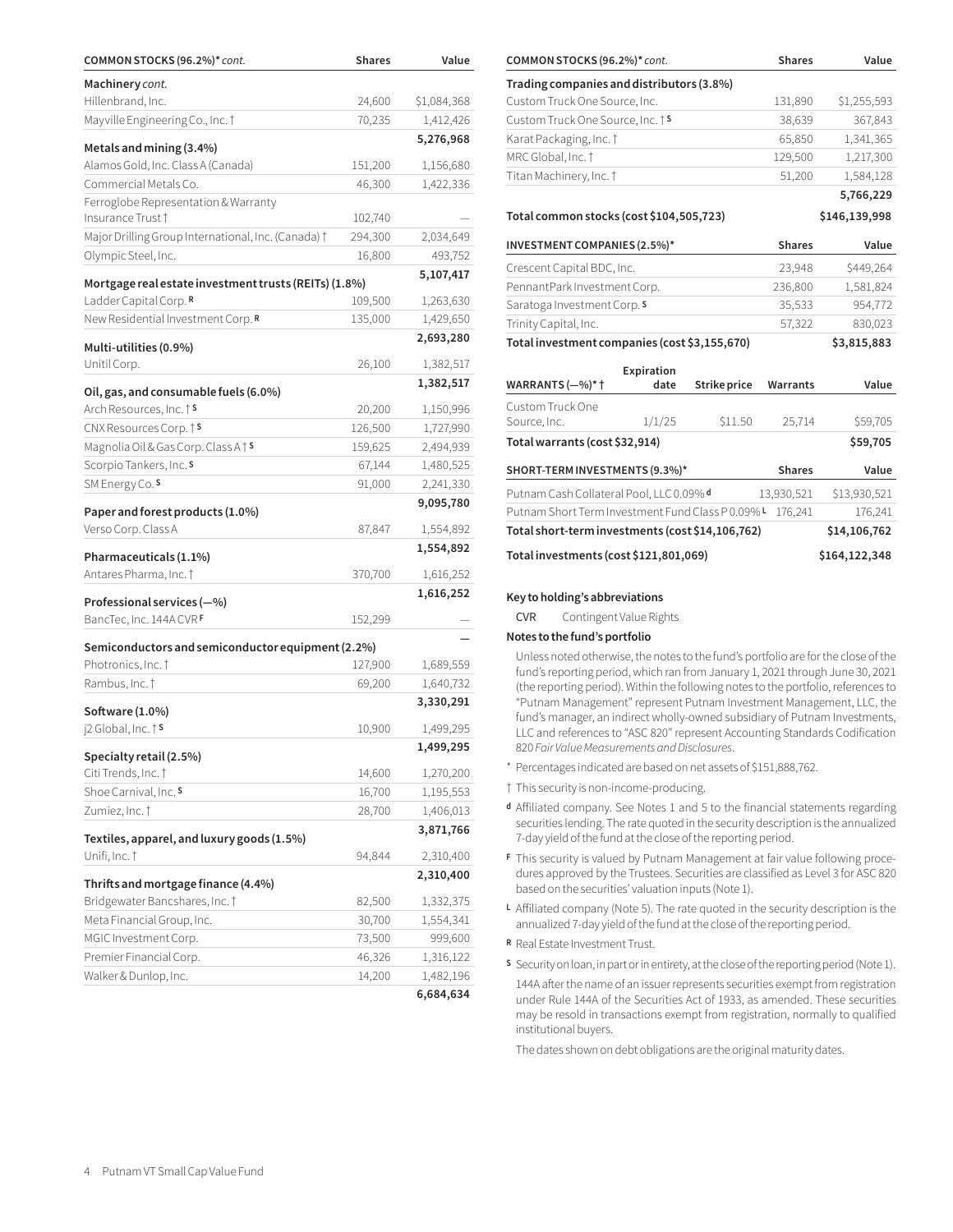ASC 820 establishes a three-level hierarchy for disclosure of fair value measurements. The valuation hierarchy is based upon the transparency of inputs to the valuation of the fund's investments. The three levels are defined as follows:

Level 1: Valuations based on quoted prices for identical securities in active markets.

Level 2: Valuations based on quoted prices in markets that are not active or for which all significant inputs are observable, either directly or indirectly.

Level 3: Valuations based on inputs that are unobservable and significant to the fair value measurement.

The following is a summary of the inputs used to value the fund's net assets as of the close of the reporting period:

|                            |                    | <b>Valuation inputs</b>  |          |  |
|----------------------------|--------------------|--------------------------|----------|--|
| Investments in securities: | Level 1<br>Level 2 |                          | Level 3  |  |
| Common stocks*:            |                    |                          |          |  |
| Communication services     | \$1,102,979        | $s-$                     | $\zeta-$ |  |
| Consumer discretionary     | 17,057,267         |                          |          |  |
| Consumer staples           | 1,389,115          | $\overline{\phantom{0}}$ |          |  |
| Energy                     | 11,253,633         | $\overline{\phantom{a}}$ |          |  |
| Financials                 | 35,803,444         | -                        |          |  |
| Health care                | 10,677,394         | --                       |          |  |
| Industrials                | 29,961,813         | -                        | $* *$    |  |
| Information technology     | 14,074,361         | -                        |          |  |
| Materials                  | 13,794,893         |                          |          |  |
| Real estate                | 8,114,829          |                          |          |  |
| Utilities                  | 2,910,270          |                          |          |  |
| <b>Total common stocks</b> | 146,139,998        |                          |          |  |
| Investment companies       | 3,815,883          |                          |          |  |
| Warrants                   | 59,705             | -                        |          |  |
| Short-term investments     |                    | 14,106,762               |          |  |
| Totals by level            | \$150,015,586      | \$14,106,762             | $\zeta-$ |  |

\* Common stock classifications are presented at the sector level, which may differ from the fund's portfolio presentation.

\*\*Value of Level 3 Security is \$—.

At the start and close of the reporting period, Level 3 investments in securities represented less than 1% of the fund's net assets and were not considered a significant portion of the fund's portfolio.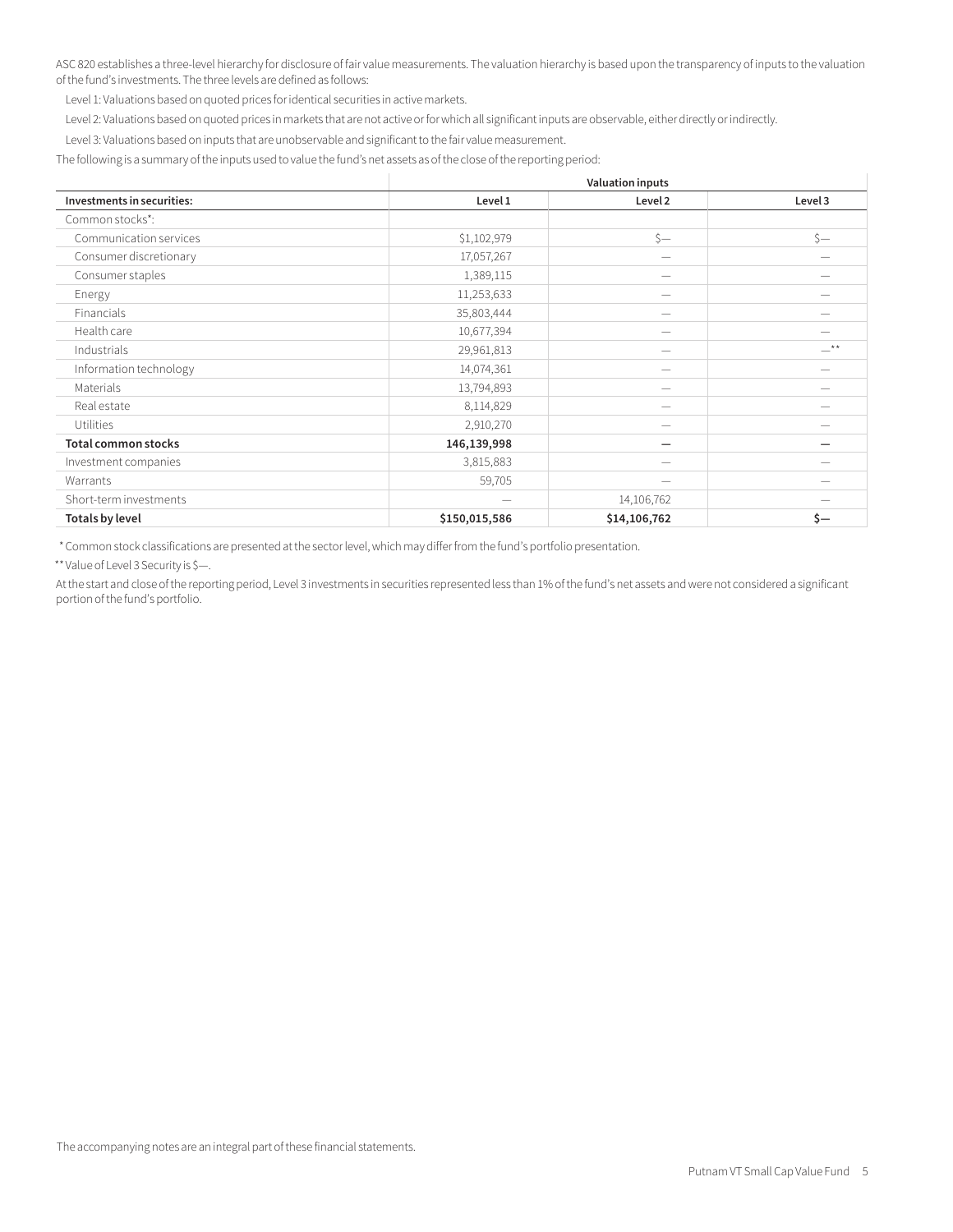# **Statement of assets and liabilities**

6/30/21 (Unaudited)

#### **Assets**

| Investment in securities, at value, including \$13,710,985 of securities on loan (Note 1): |               |
|--------------------------------------------------------------------------------------------|---------------|
| Unaffiliated issuers (identified cost \$107,694,307)                                       | \$150,015,586 |
| Affiliated issuers (identified cost \$14,106,762) (Notes 1 and 5)                          | 14,106,762    |
| Cash                                                                                       | 370.166       |
| Dividends, interest and other receivables                                                  | 223,890       |
| Receivable for shares of the fund sold                                                     | 1,171,765     |
| Receivable for investments sold                                                            | 1,263,674     |
| <b>Total assets</b>                                                                        | 167, 151, 843 |

#### **Liabilities**

| Payable for investments purchased                      | 926,943       |
|--------------------------------------------------------|---------------|
| Payable for shares of the fund repurchased             | 149,480       |
| Payable for compensation of Manager (Note 2)           | 76,747        |
| Payable for custodian fees (Note 2)                    | 15,930        |
| Payable for investor servicing fees (Note 2)           | 17,580        |
| Payable for Trustee compensation and expenses (Note 2) | 83,491        |
| Payable for administrative services (Note 2)           | 413           |
| Payable for distribution fees (Note 2)                 | 20,778        |
| Collateral on securities loaned, at value (Note 1)     | 13,930,521    |
| Other accrued expenses                                 | 41,198        |
| <b>Total liabilities</b>                               | 15,263,081    |
| Net assets                                             | \$151,888,762 |

#### **Represented by**

| Paid-in capital (Unlimited shares authorized) (Notes 1 and 4)                                                       | \$117,891,085 |
|---------------------------------------------------------------------------------------------------------------------|---------------|
| Total distributable earnings (Note 1)                                                                               | 33,997,677    |
| Total - Representing net assets applicable to capital shares outstanding                                            | \$151,888,762 |
| Computation of net asset value Class IA                                                                             |               |
| Net assets                                                                                                          | \$51,129,834  |
| Number of shares outstanding                                                                                        | 3,745,524     |
| Net asset value, offering price and redemption price per share (net assets divided by number of shares outstanding) | \$13.65       |
| Computation of net asset value Class IB                                                                             |               |
| Net assets                                                                                                          | \$100,758,928 |
| Number of shares outstanding                                                                                        | 7,510,128     |
| Net asset value, offering price and redemption price per share (net assets divided by number of shares outstanding) | \$13.42       |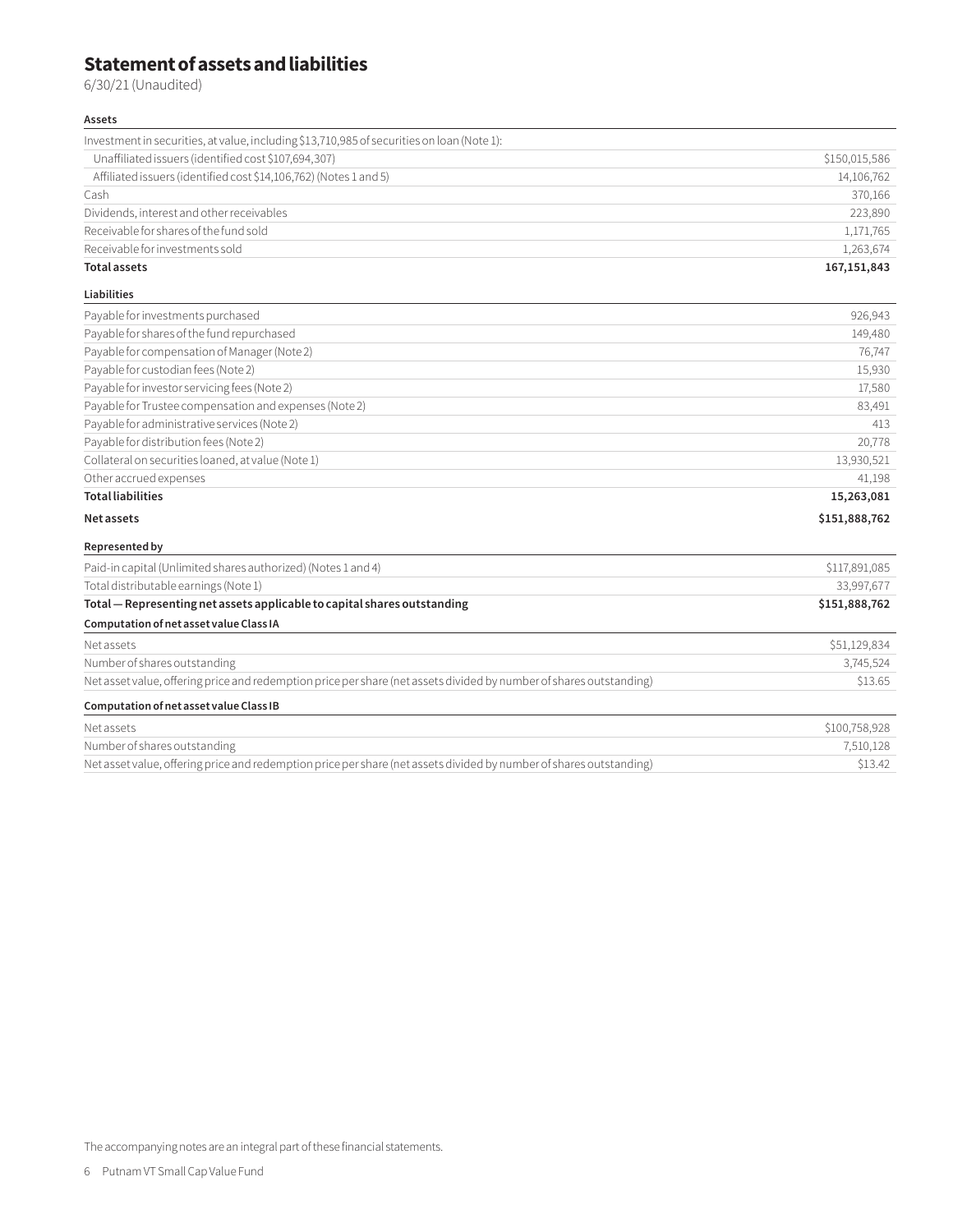# **Statement of operations**

Six months ended 6/30/21 (Unaudited)

#### **Investment income**

| Dividends (net of foreign tax of \$2,413)                                                     | \$923.565 |
|-----------------------------------------------------------------------------------------------|-----------|
| Interest (including interest income of \$579 from investments in affiliated issuers) (Note 5) | 592       |
| Securities lending (net of expenses) (Notes 1 and 5)                                          | 3,459     |
| Total investment income                                                                       | 927,616   |
| <b>Expenses</b>                                                                               |           |

| Compensation of Manager (Note 2)                     | 425,908    |
|------------------------------------------------------|------------|
| Investor servicing fees (Note 2)                     | 49,126     |
| Custodian fees (Note 2)                              | 6,481      |
| Trustee compensation and expenses (Note 2)           | 3,056      |
| Distribution fees (Note 2)                           | 115,585    |
| Administrative services (Note 2)                     | 1,245      |
| Other                                                | 31,988     |
| <b>Total expenses</b>                                | 633,389    |
| Expense reduction (Note 2)                           | (13)       |
| Net expenses                                         | 633,376    |
| Net investment income                                | 294,240    |
| Realized and unrealized gain (loss)                  |            |
| Net realized gain (loss) on:                         |            |
| Securities from unaffiliated issuers (Notes 1 and 3) | 19,503,798 |
| Foreign currency transactions (Note 1)               | (199)      |
| Written options (Note 1)                             | 39,875     |
| Total net realized gain                              | 19,543,474 |
| Change in net unrealized appreciation on:            |            |
| Securities from unaffiliated issuers                 | 20,465,073 |

#### **Total change in net unrealized appreciation 20,465,073**

**Net gain on investments 40,008,547** 

**Net increase in net assets resulting from operations \$40,302,787**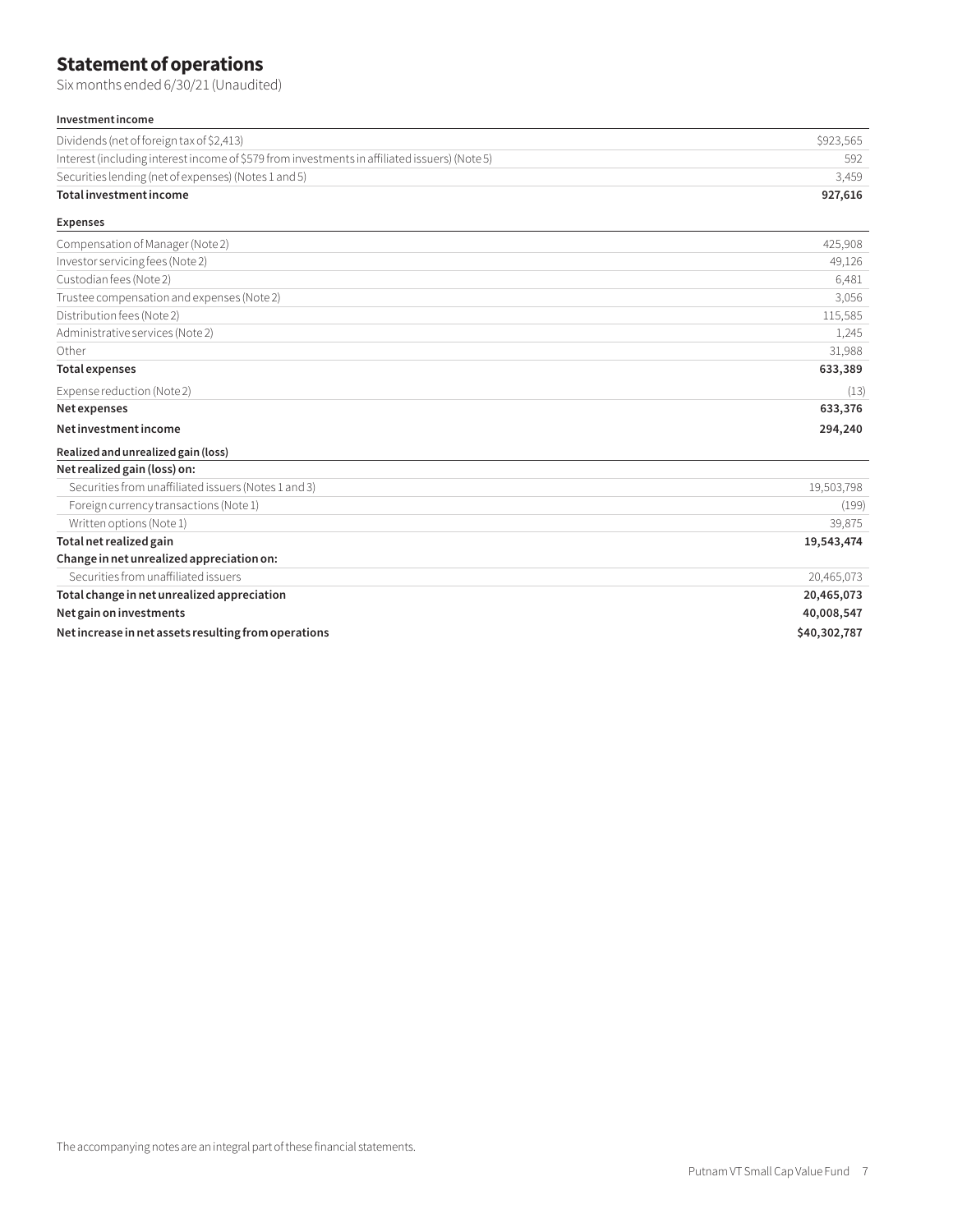# **Statement of changes in net assets**

|                                                      | Six months<br>ended | Year ended    |
|------------------------------------------------------|---------------------|---------------|
|                                                      | $6/30/21*$          | 12/31/20      |
| Increase (decrease) in net assets                    |                     |               |
| Operations:                                          |                     |               |
| Net investment income                                | \$294,240           | \$1,134,021   |
| Net realized gain (loss) on investments              | 19,543,474          | (10,071,019)  |
| Change in net unrealized appreciation of investments | 20,465,073          | 14,084,857    |
| Net increase in net assets resulting from operations | 40,302,787          | 5,147,859     |
| Distributions to shareholders (Note 1):              |                     |               |
| From ordinary income                                 |                     |               |
| Net investment income                                |                     |               |
| Class IA                                             | (422, 047)          | (432,081)     |
| Class IB                                             | (708, 959)          | (701, 871)    |
| Decrease from capital share transactions (Note 4)    | (6,486,710)         | (8,319,600)   |
| Total increase (decrease) in net assets              | 32,685,071          | (4,305,693)   |
| Net assets:                                          |                     |               |
| Beginning of period                                  | 119,203,691         | 123,509,384   |
| End of period                                        | \$151,888,762       | \$119,203,691 |

\* Unaudited.

The accompanying notes are an integral part of these financial statements.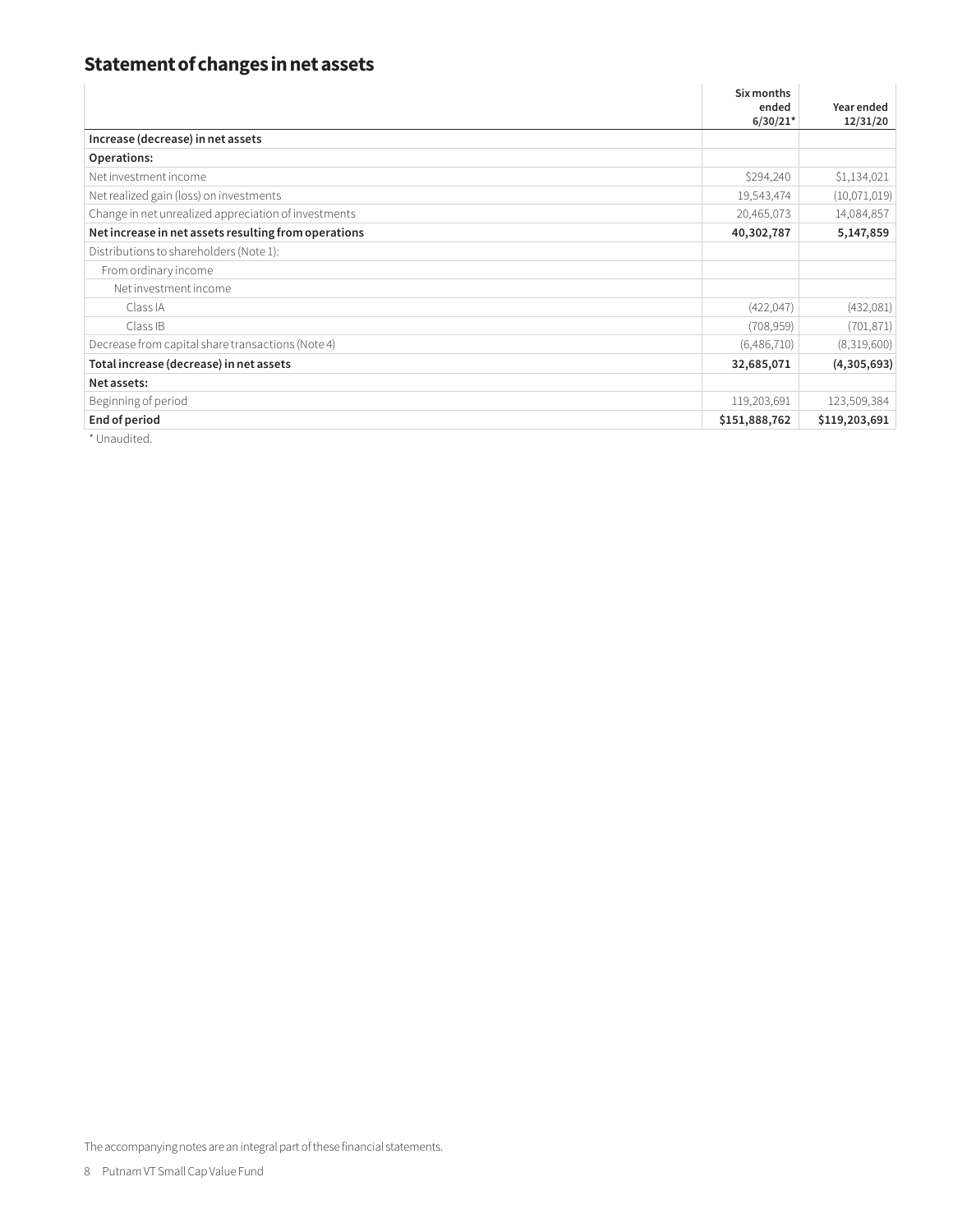## **Financial highlights** (For a common share outstanding throughout the period)

| <b>INVESTMENT OPERATIONS:</b> |                                      |                                           |                                                                   | <b>LESS DISTRIBUTIONS:</b>       |                            | <b>RATIOS AND SUPPLEMENTAL DATA:</b>  |                            |                                   |                                        |                                            |                                                  |                                                                    |                       |
|-------------------------------|--------------------------------------|-------------------------------------------|-------------------------------------------------------------------|----------------------------------|----------------------------|---------------------------------------|----------------------------|-----------------------------------|----------------------------------------|--------------------------------------------|--------------------------------------------------|--------------------------------------------------------------------|-----------------------|
| Period ended                  | Net asset value, beginning of period | Net investment income (loss) <sup>a</sup> | gain (loss)<br>unrealized<br>and<br>on investments<br>Netrealized | Total from investment operations | From net investment income | From net realized gain on investments | <b>Total distributions</b> | end of period<br>Net asset value, | Total return at net asset value (%)b,c | Netassets, end of period<br>(in thousands) | Ratio of expenses to average<br>netassets (%)c,d | Ratio of net investment income (loss)<br>to average net assets (%) | Portfolioturnover (%) |
| Class IA                      |                                      |                                           |                                                                   |                                  |                            |                                       |                            |                                   |                                        |                                            |                                                  |                                                                    |                       |
| 6/30/21                       | \$10.18                              | .04                                       | 3.54                                                              | 3.58                             | (.11)                      | $\overline{\phantom{m}}$              | (.11)                      | \$13.65                           | 35.31*                                 | \$51,130                                   | $.37*$                                           | $.29*$                                                             | $51*$                 |
| 12/31/20                      | 9.96                                 | .11                                       | .22                                                               | .33                              | (.11)                      | $\overline{\phantom{m}}$              | (.11)                      | 10.18                             | 4.12                                   | 38,990                                     | .80                                              | 1.32                                                               | 119                   |
| 12/31/19                      | 9.05                                 | .13                                       | 1.94                                                              | 2.07                             | (.12)                      | (1.04)                                | (1.16)                     | 9.96                              | 24.12                                  | 40,671                                     | .80                                              | 1.34                                                               | 164                   |
| 12/31/18                      | 16.41                                | .18                                       | (2.62)                                                            | (2.44)                           | (.11)                      | (4.81)                                | (4.92)                     | 9.05                              | (19.42)                                | 38,310                                     | .85                                              | 1.51                                                               | 561                   |
| 12/31/17                      | 15.94                                | .10                                       | 1.15                                                              | 1.25                             | (.15)                      | (.63)                                 | (.78)                      | 16.41                             | 8.15                                   | 55,886                                     | .82                                              | .66                                                                | 398                   |
| 12/31/16                      | 14.16                                | .15                                       | 3.28                                                              | 3.43                             | (.21)                      | (1.44)                                | (1.65)                     | 15.94                             | 27.70                                  | 59,872                                     | .78e                                             | 1.14e                                                              | 67                    |
| Class IB                      |                                      |                                           |                                                                   |                                  |                            |                                       |                            |                                   |                                        |                                            |                                                  |                                                                    |                       |
| 6/30/21                       | \$10.01                              | .02                                       | 3.48                                                              | 3.50                             | (.09)                      | $\overline{\phantom{m}}$              | (.09)                      | \$13.42                           | 35.07*                                 | \$100,759                                  | $.49*$                                           | $.17*$                                                             | $51*$                 |
| 12/31/20                      | 9.77                                 | .08                                       | .25                                                               | .33                              | (.09)                      | $\overline{\phantom{0}}$              | (.09)                      | 10.01                             | 3.96                                   | 80,214                                     | 1.05                                             | 1.07                                                               | 119                   |
| 12/31/19                      | 8.89                                 | .10                                       | 1.91                                                              | 2.01                             | (.09)                      | (1.04)                                | (1.13)                     | 9.77                              | 23.82                                  | 82,839                                     | 1.05                                             | 1.09                                                               | 164                   |
| 12/31/18                      | 16.20                                | .15                                       | (2.59)                                                            | (2.44)                           | (.06)                      | (4.81)                                | (4.87)                     | 8.89                              | (19.66)                                | 74,196                                     | 1.10                                             | 1.26                                                               | 561                   |
| 12/31/17                      | 15.75                                | .06                                       | 1.13                                                              | 1.19                             | (.11)                      | (.63)                                 | (.74)                      | 16.20                             | 7.87                                   | 104,031                                    | 1.07                                             | .41                                                                | 398                   |
| 12/31/16                      | 13.99                                | .12                                       | 3.25                                                              | 3.37                             | (.17)                      | (1.44)                                | (1.61)                     | 15.75                             | 27.49                                  | 110,569                                    | 1.03e                                            | .89e                                                               | 67                    |

\* Not annualized.

† Unaudited.

**<sup>a</sup>** Per share net investment income (loss) has been determined on the basis of the weighted average number of shares outstanding during the period.

**<sup>b</sup>** Total return assumes dividend reinvestment.

**<sup>c</sup>** The charges and expenses at the insurance company separate account level are not reflected.

**<sup>d</sup>** Includes amounts paid through expense offset and brokerage/service arrangements, if any (Note 2). Also excludes acquired fund fees and expenses, if any.

**<sup>e</sup>** Reflects a voluntary waiver of certain fund expenses in effect during the period. As a result of such waiver, the expenses of each class reflect a reduction of less than 0.01% as a percentage of average net assets.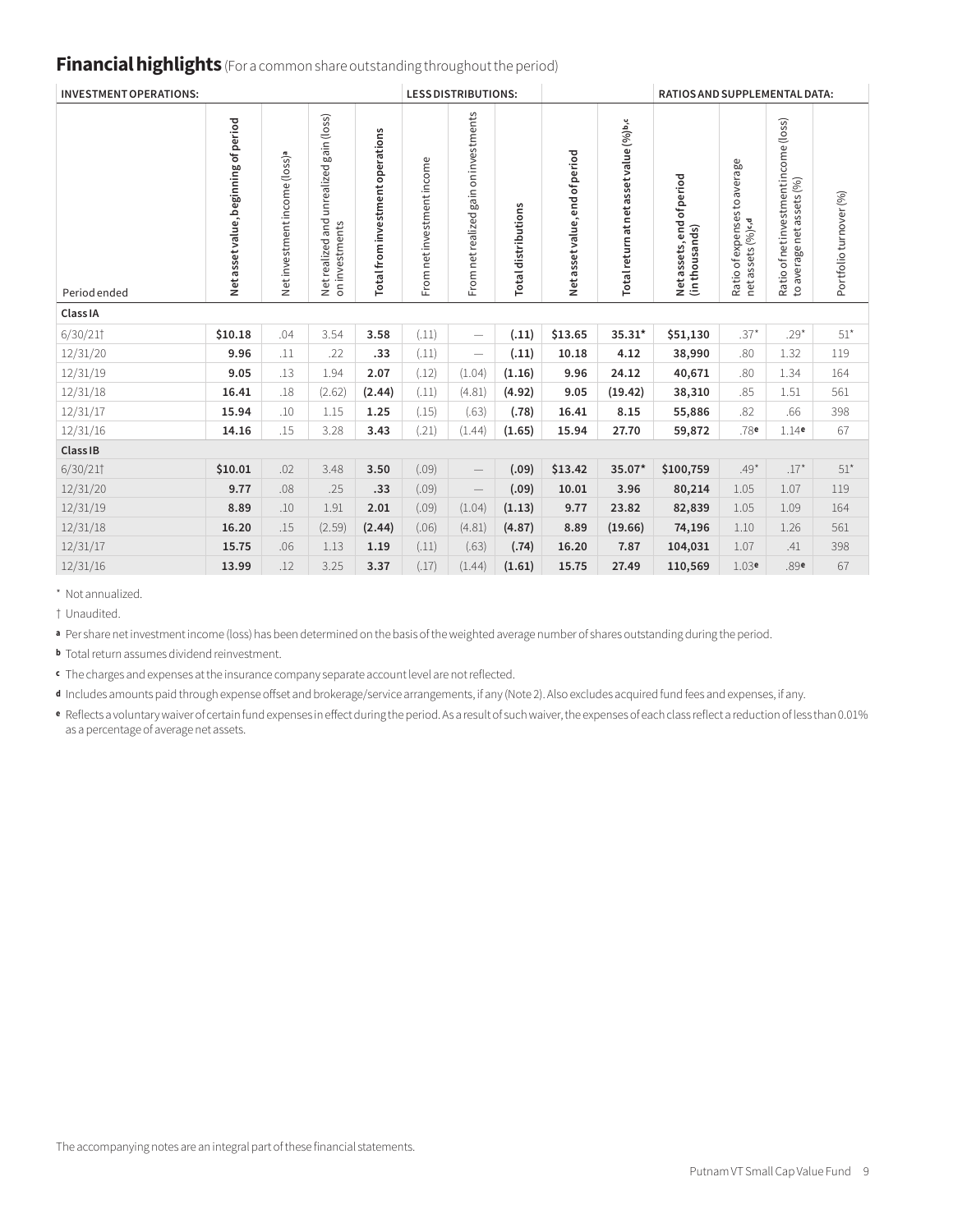### **Notes to financial statements** 6/30/21 (Unaudited)

Within the following Notes to financial statements, references to "State Street" represent State Street Bank and Trust Company, references to "the SEC" represent the Securities and Exchange Commission, references to "Putnam Management" represent Putnam Investment Management, LLC, the fund's manager, an indirect wholly-owned subsidiary of Putnam Investments, LLC and references to "OTC", if any, represent over-the-counter. Unless otherwise noted, the "reporting period" represents the period from January 1, 2021 through June 30, 2021.

Putnam VT Small Cap Value Fund (the fund) is a diversified series of Putnam Variable Trust (the Trust), a Massachusetts business trust registered under the Investment Company Act of 1940, as amended, as an open-end management investment company. The goal of the fund is to seek capital appreciation. The fund invests mainly in common stocks of small U.S. companies, with a focus on value stocks. Value stocks are issued by companies that Putnam Management believes are currently undervalued by the market. If Putnam Management is correct and other investors ultimately recognize the value of the company, the price of its stock may rise. Under normal circumstances, Putnam Management invests at least 80% of the fund's net assets in companies of a size similar to those in the Russell 2000 Value Index. This policy may be changed only after 60 days' notice to shareholders. As of March 31, 2021, the index was composed of companies having market capitalizations of between approximately \$67.7 million and \$18.2 billion. Putnam Management may consider, among other factors, a company's valuation, financial strength, growth potential, competitive position in its industry, projected future earnings, cash flows and dividends when deciding whether to buy or sell investments.

The fund offers class IA and class IB shares of beneficial interest. Class IA shares are offered at net asset value and are not subject to a distribution fee. Class IB shares are offered at net asset value and pay an ongoing distribution fee, which is identified in Note 2.

In the normal course of business, the fund enters into contracts that may include agreements to indemnify another party under given circumstances. The fund's maximum exposure under these arrangements is unknown as this would involve future claims that may be, but have not yet been, made against the fund. However, the fund's management team expects the risk of material loss to be remote.

The fund has entered into contractual arrangements with an investment adviser, administrator, distributor, shareholder servicing agent and custodian, who each provide services to the fund. Unless expressly stated otherwise, shareholders are not parties to, or intended beneficiaries of these contractual arrangements, and these contractual arrangements are not intended to create any shareholder right to enforce them against the service providers or to seek any remedy under them against the service providers, either directly or on behalf of the fund.

Under the fund's Amended and Restated Agreement and Declaration of Trust, any claims asserted against or on behalf of the Putnam Funds, including claims against Trustees and Officers, must be brought in state and federal courts located within the Commonwealth of Massachusetts.

#### **Note 1 — Significant accounting policies**

The following is a summary of significant accounting policies consistently followed by the fund in the preparation of its financial statements. The preparation of financial statements is in conformity with accounting principles generally accepted in the United States of America and requires management to make estimates and assumptions that affect the reported amounts of assets and liabilities in the financial statements and the reported amounts of increases and decreases in net assets from operations. Actual results could differ from those estimates. Subsequent events after the Statement of assets and liabilities date through the date that the financial statements were issued have been evaluated in the preparation of the financial statements.

Investment income, realized and unrealized gains and losses and expenses of the fund are borne pro-rata based on the relative net assets of each class to the total net assets of the fund, except that each class bears expenses unique to that class (including the distribution fees applicable to such classes). Each class votes as a class only with respect to its own distribution plan or other matters on which a class vote is required by law or determined by the Trustees. If the fund were liquidated, shares of each class would receive their pro-rata share of the net assets of the fund. In addition, the Trustees declare separate dividends on each class of shares.

**Security valuation** Portfolio securities and other investments are valued using policies and procedures adopted by the Board of Trustees. The Trustees have formed a Pricing Committee to oversee the implementation of these procedures

and have delegated responsibility for valuing the fund's assets in accordance with these procedures to Putnam Management. Putnam Management has established an internal Valuation Committee that is responsible for making fair value determinations, evaluating the effectiveness of the pricing policies of the fund and reporting to the Pricing Committee.

Investments for which market quotations are readily available are valued at the last reported sales price on their principal exchange, or official closing price for certain markets, and are classified as Level 1 securities under Accounting Standards Codification 820 *Fair Value Measurements and Disclosures* (ASC 820). If no sales are reported, as in the case of some securities that are traded OTC, a security is valued at its last reported bid price and is generally categorized as a Level 2 security.

Investments in open-end investment companies (excluding exchange-traded funds), if any, which can be classified as Level 1 or Level 2 securities, are valued based on their net asset value. The net asset value of such investment companies equals the total value of their assets less their liabilities and divided by the number of their outstanding shares.

Many securities markets and exchanges outside the U.S. close prior to the scheduled close of the New York Stock Exchange and therefore the closing prices for securities in such markets or on such exchanges may not fully reflect events that occur after such close but before the scheduled close of the New York Stock Exchange. Accordingly, on certain days, the fund will fair value certain foreign equity securities taking into account multiple factors including movements in the U.S. securities markets, currency valuations and comparisons to the valuation of American Depository Receipts, exchange-traded funds and futures contracts. The foreign equity securities, which would generally be classified as Level 1 securities, will be transferred to Level 2 of the fair value hierarchy when they are valued at fair value. The number of days on which fair value prices will be used will depend on market activity and it is possible that fair value prices will be used by the fund to a significant extent. Securities quoted in foreign currencies, if any, are translated into U.S. dollars at the current exchange rate. Short-term securities with remaining maturities of 60 days or less are valued using an independent pricing service approved by the Trustees, and are classified as Level 2 securities.

To the extent a pricing service or dealer is unable to value a security or provides a valuation that Putnam Management does not believe accurately reflects the security's fair value, the security will be valued at fair value by Putnam Management in accordance with policies and procedures approved by the Trustees. Certain investments, including certain restricted and illiquid securities and derivatives, are also valued at fair value following procedures approved by the Trustees. These valuations consider such factors as significant market or specific security events such as interest rate or credit quality changes, various relationships with other securities, discount rates, U.S. Treasury, U.S. swap and credit yields, index levels, convexity exposures, recovery rates, sales and other multiples and resale restrictions. These securities are classified as Level 2 or as Level 3 depending on the priority of the significant inputs.

To assess the continuing appropriateness of fair valuations, the Valuation Committee reviews and affirms the reasonableness of such valuations on a regular basis after considering all relevant information that is reasonably available. Such valuations and procedures are reviewed periodically by the Trustees. The fair value of securities is generally determined as the amount that the fund could reasonably expect to realize from an orderly disposition of such securities over a reasonable period of time. By its nature, a fair value price is a good faith estimate of the value of a security in a current sale and does not reflect an actual market price, which may be different by a material amount.

**Security transactions and related investment income** Security transactions are recorded on the trade date (the date the order to buy or sell is executed). Gains or losses on securities sold are determined on the identified cost basis.

Interest income, net of any applicable withholding taxes, if any, is recorded on the accrual basis. Dividend income, net of any applicable withholding taxes, is recognized on the ex-dividend date except that certain dividends from foreign securities, if any, are recognized as soon as the fund is informed of the ex-dividend date. Non-cash dividends, if any, are recorded at the fair value of the securities received. Dividends representing a return of capital or capital gains, if any, are reflected as a reduction of cost and/or as a realized gain.

**Options contracts** The fund uses options contracts to hedge against changes in values of securities it owns, owned or expects to own.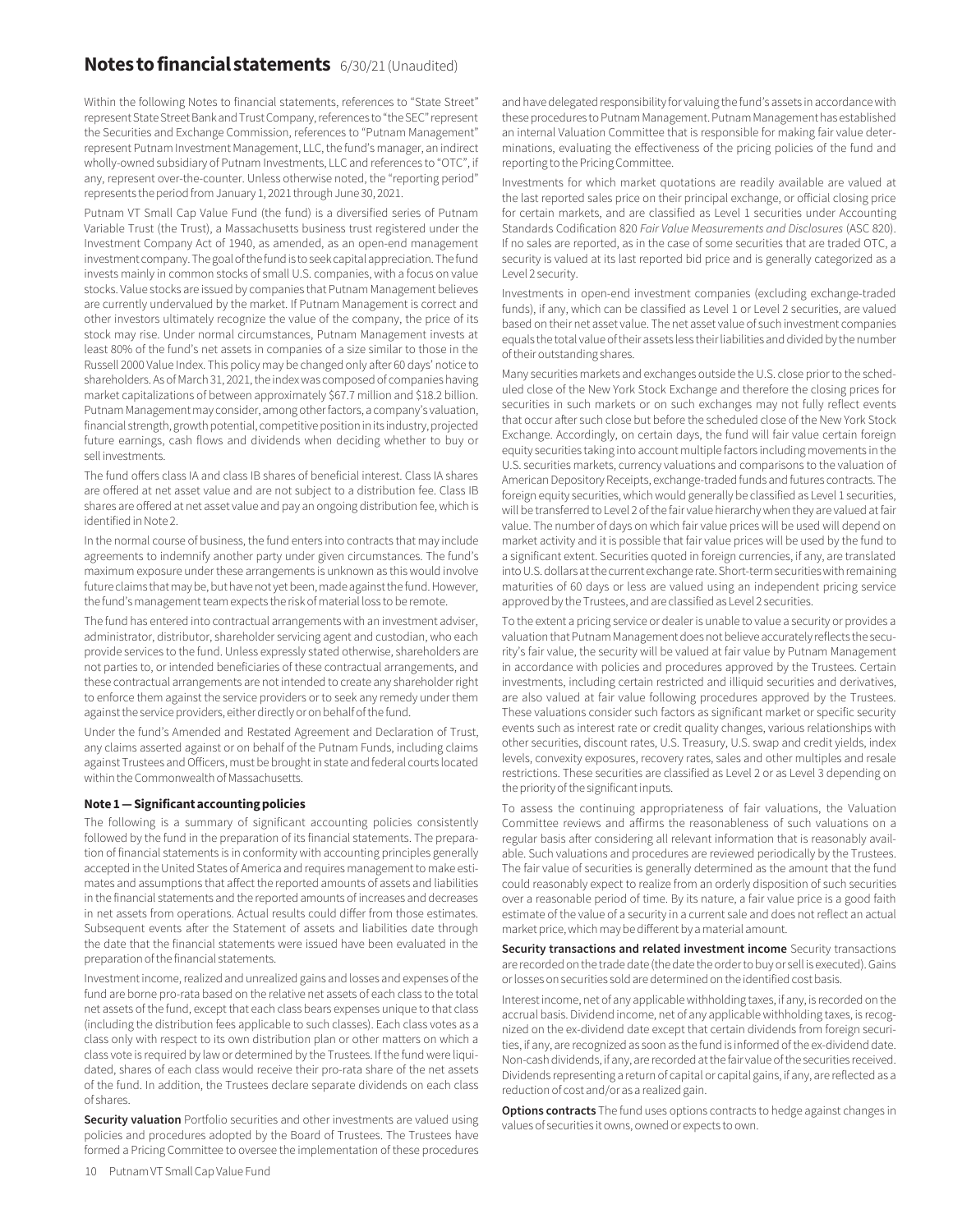The potential risk to the fund is that the change in value of options contracts may not correspond to the change in value of the hedged instruments. In addition, losses may arise from changes in the value of the underlying instruments if there is an illiquid secondary market for the contracts, if interest or exchange rates move unexpectedly or if the counterparty to the contract is unable to perform. Realized gains and losses on purchased options are included in realized gains and losses on investment securities. If a written call option is exercised, the premium originally received is recorded as an addition to sales proceeds. If a written put option is exercised, the premium originally received is recorded as a reduction to the cost of investments.

Exchange-traded options are valued at the last sale price or, if no sales are reported, the last bid price for purchased options and the last ask price for written options. OTC traded options are valued using prices supplied by dealers.

Options on swaps are similar to options on securities except that the premium paid or received is to buy or grant the right to enter into a previously agreed upon interest rate or credit default contract. Forward premium swap option contracts include premiums that have extended settlement dates. The delayed settlement of the premiums is factored into the daily valuation of the option contracts. In the case of interest rate cap and floor contracts, in return for a premium, ongoing payments between two parties are based on interest rates exceeding a specified rate, in the case of a cap contract, or falling below a specified rate in the case of a floor contract.

Written option contracts outstanding at period end, if any, are listed after the fund's portfolio**.**

**Master agreements** The fund is a party to ISDA (International Swaps and Derivatives Association, Inc.) Master Agreements (Master Agreements) with certain counterparties that govern OTC derivative and foreign exchange contracts entered into from time to time. The Master Agreements may contain provisions regarding, among other things, the parties' general obligations, representations, agreements, collateral requirements, events of default and early termination. With respect to certain counterparties, in accordance with the terms of the Master Agreements, collateral pledged to the fund is held in a segregated account by the fund's custodian and, with respect to those amounts which can be sold or repledged, is presented in the fund's portfolio.

Collateral pledged by the fund is segregated by the fund's custodian and identified in the fund's portfolio. Collateral can be in the form of cash or debt securities issued by the U.S. Government or related agencies or other securities as agreed to by the fund and the applicable counterparty. Collateral requirements are determined based on the fund's net position with each counterparty.

Termination events applicable to the fund may occur upon a decline in the fund's net assets below a specified threshold over a certain period of time. Termination events applicable to counterparties may occur upon a decline in the counterparty's long-term and short-term credit ratings below a specified level. In each case, upon occurrence, the other party may elect to terminate early and cause settlement of all derivative and foreign exchange contracts outstanding, including the payment of any losses and costs resulting from such early termination, as reasonably determined by the terminating party. Any decision by one or more of the fund's counterparties to elect early termination could impact the fund's future derivative activity.

At the close of the reporting period, the fund did not have a net liability position on open derivative contracts subject to the Master Agreements**.**

**Securities lending** The fund may lend securities, through its agent, to qualified borrowers in order to earn additional income. The loans are collateralized by cash in an amount at least equal to the fair value of the securities loaned. The fair value of securities loaned is determined daily and any additional required collateral is allocated to the fund on the next business day. The remaining maturities of the securities lending transactions are considered overnight and continuous. The risk of borrower default will be borne by the fund's agent; the fund will bear the risk of loss with respect to the investment of the cash collateral. Income from securities lending, net of expenses, is included in investment income on the Statement of operations. Cash collateral is invested in Putnam Cash Collateral Pool, LLC, a limited liability company managed by an affiliate of Putnam Management. Investments in Putnam Cash Collateral Pool, LLC are valued at its closing net asset value each business day. There are no management fees charged to Putnam Cash Collateral Pool, LLC. At the close of the reporting period, the fund received cash collateral of \$13,930,521 and the value of securities loaned amounted to \$13,710,985.

**Interfund lending** The fund, along with other Putnam funds, may participate in an interfund lending program pursuant to an exemptive order issued by the SEC. This program allows the fund to borrow from or lend to other Putnam funds that permit such transactions. Interfund lending transactions are subject to each fund's investment policies and borrowing and lending limits. Interest earned or paid on the interfund lending transaction will be based on the average of certain current market rates. During the reporting period, the fund did not utilize the program.

**Lines of credit** The fund participates, along with other Putnam funds, in a \$317.5 million unsecured committed line of credit and a \$235.5 million unsecured uncommitted line of credit, both provided by State Street. Borrowings may be made for temporary or emergency purposes, including the funding of shareholder redemption requests and trade settlements. Interest is charged to the fund based on the fund's borrowing at a rate equal to 1.25% plus the higher of (1) the Federal Funds rate and (2) the Overnight Bank Funding Rate for the committed line of credit and 1.30% plus the higher of (1) the Federal Funds rate and (2) the Overnight Bank Funding Rate for the uncommitted line of credit. A closing fee equal to 0.04% of the committed line of credit and 0.04% of the uncommitted line of credit has been paid by the participating funds. In addition, a commitment fee of 0.21% per annum on any unutilized portion of the committed line of credit is allocated to the participating funds based on their relative net assets and paid quarterly. During the reporting period, the fund had no borrowings against these arrangements.

**Federal taxes** It is the policy of the fund to distribute all of its taxable income within the prescribed time period and otherwise comply with the provisions of the Internal Revenue Code of 1986, as amended (the Code), applicable to regulated investment companies.

The fund is subject to the provisions of Accounting Standards Codification 740 *Income Taxes* (ASC 740). ASC 740 sets forth a minimum threshold for financial statement recognition of the benefit of a tax position taken or expected to be taken in a tax return. The fund did not have a liability to record for any unrecognized tax benefits in the accompanying financial statements. No provision has been made for federal taxes on income, capital gains or unrealized appreciation on securities held nor for excise tax on income and capital gains. Each of the fund's federal tax returns for the prior three fiscal years remains subject to examination by the Internal Revenue Service.

Tax cost of investments includes adjustments to net unrealized appreciation (depreciation) which may not necessarily be final tax cost basis adjustments, but closely approximate the tax basis unrealized gains and losses that may be realized and distributed to shareholders. The aggregate identified cost on a tax basis is \$126,172,118, resulting in gross unrealized appreciation and depreciation of \$39,146,899 and \$1,196,669, respectively, or net unrealized appreciation of \$37,950,230.

**Distributions to shareholders** Distributions to shareholders from net investment income are recorded by the fund on the ex-dividend date. Distributions from capital gains, if any, are recorded on the ex-dividend date and paid at least annually. The amount and character of income and gains to be distributed are determined in accordance with income tax regulations, which may differ from generally accepted accounting principles. Dividend sources are estimated at the time of declaration. Actual results may vary. Any non-taxable return of capital cannot be determined until final tax calculations are completed after the end of the fund's fiscal year. Reclassifications are made to the fund's capital accounts to reflect income and gains available for distribution (or available capital loss carryovers) under income tax regulations.

**Expenses of the Trust** Expenses directly charged or attributable to any fund will be paid from the assets of that fund. Generally, expenses of the Trust will be allocated among and charged to the assets of each fund on a basis that the Trustees deem fair and equitable, which may be based on the relative assets of each fund or the nature of the services performed and relative applicability to each fund.

**Beneficial interest** At the close of the reporting period, insurance companies or their separate accounts were record owners of all but a de minimis number of the shares of the fund. Approximately 39.5% of the fund is owned by accounts of one insurance company.

#### **Note 2 — Management fee, administrative services and other transactions**

The fund pays Putnam Management a management fee (based on the fund's average net assets and computed and paid monthly) at annual rates that may vary based on the average of the aggregate net assets of all open-end mutual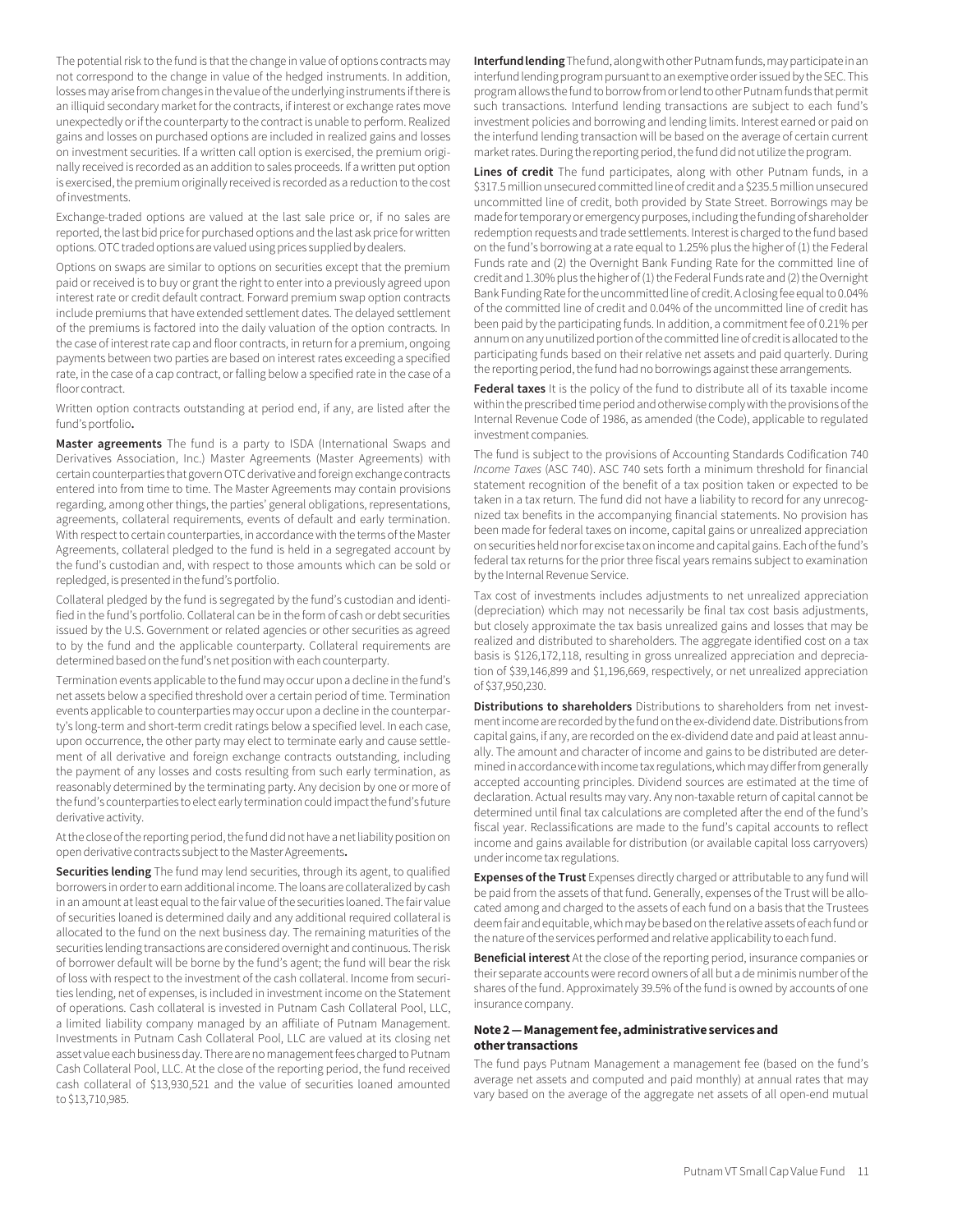funds sponsored by Putnam Management (excluding net assets of funds that are invested in, or that are invested in by, other Putnam funds to the extent necessary to avoid "double counting" of those assets). Such annual rates may vary as follows:

| 0.780% | of the first \$5 billion,     |
|--------|-------------------------------|
| 0.730% | of the next \$5 billion,      |
| 0.680% | of the next \$10 billion,     |
| 0.630% | of the next \$10 billion,     |
| 0.580% | of the next \$50 billion,     |
| 0.560% | of the next \$50 billion,     |
| 0.550% | of the next \$100 billion and |
| 0.545% | of any excess thereafter.     |

For the reporting period, the management fee represented an effective rate (excluding the impact from any expense waivers in effect) of 0.302% of the fund's average net assets.

Putnam Management has contractually agreed, through April 30, 2023, to waive fees and/or reimburse the fund's expenses to the extent necessary to limit the cumulative expenses of the fund, exclusive of brokerage, interest, taxes, investment-related expenses, extraordinary expenses, acquired fund fees and expenses and payments under the fund's investor servicing contract, investment management contract and distribution plan, on a fiscal year-to-date basis to an annual rate of 0.20% of the fund's average net assets over such fiscal year-to-date period. During the reporting period, the fund's expenses were not reduced as a result of this limit.

Putnam Investments Limited (PIL), an affiliate of Putnam Management, is authorized by the Trustees to manage a separate portion of the assets of the fund as determined by Putnam Management from time to time. PIL did not manage any portion of the assets of the fund during the reporting period. If Putnam Management were to engage the services of PIL, Putnam Management would pay a quarterly sub-management fee to PIL for its services at an annual rate of 0.35% of the average net assets of the portion of the fund managed by PIL.

The fund reimburses Putnam Management an allocated amount for the compensation and related expenses of certain officers of the fund and their staff who provide administrative services to the fund. The aggregate amount of all such reimbursements is determined annually by the Trustees.

Custodial functions for the fund's assets are provided by State Street. Custody fees are based on the fund's asset level, the number of its security holdings and transaction volumes.

Putnam Investor Services, Inc., an affiliate of Putnam Management, provides investor servicing agent functions to the fund. Putnam Investor Services, Inc. was paid a monthly fee for investor servicing at an annual rate of 0.07% of the fund's average daily net assets. During the reporting period, the expenses for each class of shares related to investor servicing fees were as follows:

| Class IA | \$16,512 |
|----------|----------|
| Class IB | 32.614   |
| Total    | \$49,126 |

The fund has entered into expense offset arrangements with Putnam Investor Services, Inc. and State Street whereby Putnam Investor Services, Inc.'s and State Street's fees are reduced by credits allowed on cash balances. For the

#### **Note 4 — Capital shares**

reporting period, the fund's expenses were reduced by \$13 under the expense offset arrangements.

Each Independent Trustee of the fund receives an annual Trustee fee, of which \$95, as a quarterly retainer, has been allocated to the fund, and an additional fee for each Trustees meeting attended. Trustees also are reimbursed for expenses they incur relating to their services as Trustees.

The fund has adopted a Trustee Fee Deferral Plan (the Deferral Plan) which allows the Trustees to defer the receipt of all or a portion of Trustees fees payable on or after July 1, 1995. The deferred fees remain invested in certain Putnam funds until distribution in accordance with the Deferral Plan.

The fund has adopted an unfunded noncontributory defined benefit pension plan (the Pension Plan) covering all Trustees of the fund who have served as a Trustee for at least five years and were first elected prior to 2004. Benefits under the Pension Plan are equal to 50% of the Trustee's average annual attendance and retainer fees for the three years ended December 31, 2005. The retirement benefit is payable during a Trustee's lifetime, beginning the year following retirement, for the number of years of service through December 31, 2006. Pension expense for the fund is included in Trustee compensation and expenses in the Statement of operations. Accrued pension liability is included in Payable for Trustee compensation and expenses in the Statement of assets and liabilities. The Trustees have terminated the Pension Plan with respect to any Trustee first elected after 2003.

The fund has adopted a distribution plan (the Plan) with respect to its class IB shares pursuant to Rule 12b–1 under the Investment Company Act of 1940. The purpose of the Plan is to compensate Putnam Retail Management Limited Partnership, an indirect wholly-owned subsidiary of Putnam Investments, LLC, for services provided and expenses incurred in distributing shares of the fund. The Plan provides for payment by the fund to Putnam Retail Management Limited Partnership at an annual rate of up to 0.35% of the average net assets attributable to the fund's class IB shares. The Trustees have approved payment by the fund at an annual rate of 0.25% of the average net assets attributable to the fund's class IB shares. The expenses related to distribution fees during the reporting period are included in Distribution fees in the Statement of operations.

#### **Note 3 — Purchases and sales of securities**

During the reporting period, the cost of purchases and the proceeds from sales, excluding short-term investments, were as follows:

|                                           | Cost of<br>purchases | Proceeds<br>from sales |
|-------------------------------------------|----------------------|------------------------|
| Investments in securities (Long-term)     | \$69,208,849         | \$78,529,885           |
| U.S. government securities<br>(Long-term) |                      |                        |
| Total                                     | \$69,208,849         | \$78,529,885           |

The fund may purchase or sell investments from or to other Putnam funds in the ordinary course of business, which can reduce the fund's transaction costs, at prices determined in accordance with SEC requirements and policies approved by the Trustees. During the reporting period, purchases or sales of long-term securities from or to other Putnam funds, if any, did not represent more than 5% of the fund's total cost of purchases and/or total proceeds from sales.

At the close of the reporting period, there were an unlimited number of shares of beneficial interest authorized. Subscriptions and redemptions are presented at the omnibus level. Transactions in capital shares were as follows:

|                                                                   | Class IA shares          |               |                     |               | Class IB shares          |                |                     |                |
|-------------------------------------------------------------------|--------------------------|---------------|---------------------|---------------|--------------------------|----------------|---------------------|----------------|
|                                                                   | Six months ended 6/30/21 |               | Year ended 12/31/20 |               | Six months ended 6/30/21 |                | Year ended 12/31/20 |                |
|                                                                   | <b>Shares</b>            | Amount        | <b>Shares</b>       | Amount        | <b>Shares</b>            | Amount         | <b>Shares</b>       | Amount         |
| Shares sold                                                       | 530,119                  | \$6,655,973   | 458.766             | \$3,514,741   | 756.056                  | \$9,639,524    | 1,224,186           | \$7,732,249    |
| Shares issued in connection with<br>reinvestment of distributions | 33.791                   | 422,047       | 73,608              | 432,081       | 57,733                   | 708,959        | 121,431             | 701,871        |
|                                                                   | 563,910                  | 7,078,020     | 532.374             | 3,946,822     | 813.789                  | 10,348,483     | 1,345,617           | 8,434,120      |
| Shares repurchased                                                | (646, 606)               | (8,140,634)   | (786, 293)          | (6,371,834)   | (1,320,121)              | (15, 772, 579) | (1,804,478)         | (14, 328, 708) |
| Net decrease                                                      | (82, 696)                | \$(1,062,614) | (253, 919)          | \$(2,425,012) | (506, 332)               | \$(5,424,096)  | (458, 861)          | \$ (5,894,588) |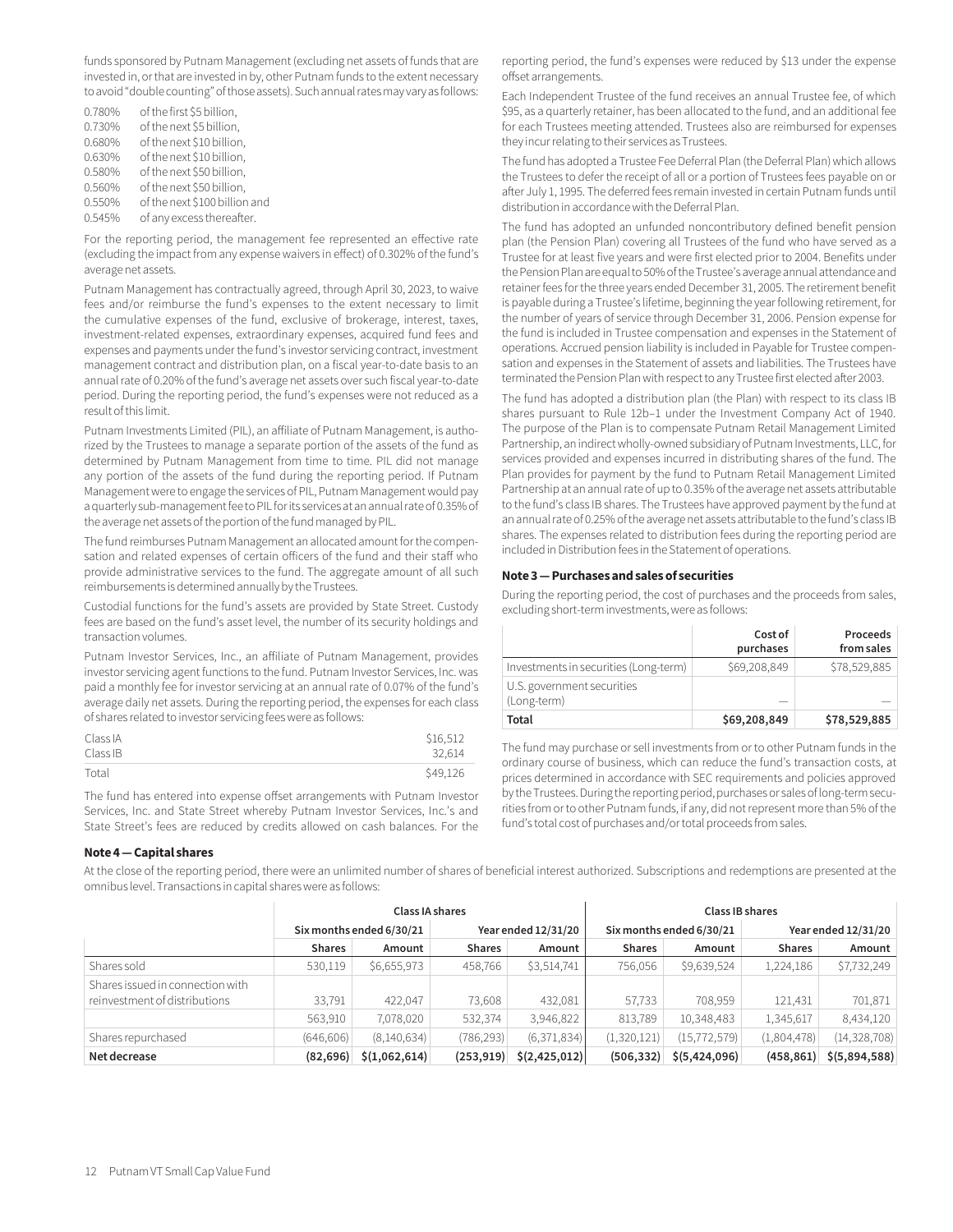#### **Note 5 — Affiliated transactions**

Transactions during the reporting period with any company which is under common ownership or control were as follows:

| Name of affiliate                      | Fair value as of<br>12/31/20 | Purchase cost | Sale proceeds | Investment income | Shares outstanding<br>and fair value as of<br>6/30/21 |
|----------------------------------------|------------------------------|---------------|---------------|-------------------|-------------------------------------------------------|
| Short-term investments                 |                              |               |               |                   |                                                       |
| Putnam Cash Collateral Pool, LLC*      | \$7,786,756                  | \$37,596,328  | \$31,452,563  | \$4,265           | \$13,930,521                                          |
| Putnam Short Term Investment<br>Fund** | 933,987                      | 24,130,013    | 24,887,759    | 579               | 176.241                                               |
| <b>Total Short-term investments</b>    | \$8,720,743                  | \$61,726,341  | \$56,340,322  | \$4,844           | \$14,106,762                                          |

\*No management fees are charged to Putnam Cash Collateral Pool, LLC (Note 1). Investment income shown is included in securities lending income on the Statement of operations. There were no realized or unrealized gains or losses during the period.

\*\*Management fees charged to Putnam Short Term Investment Fund have been waived by Putnam Management. There were no realized or unrealized gains or losses during the period.

#### **Note 6 — Market, credit and other risks**

In the normal course of business, the fund trades financial instruments and enters into financial transactions where risk of potential loss exists due to changes in the market (market risk) or failure of the contracting party to the transaction to perform (credit risk). The fund may be exposed to additional credit risk that an institution or other entity with which the fund has unsettled or open transactions will default.Investments in foreign securities involve certain risks, including those related to economic instability, unfavorable political developments, and currency fluctuations.

Beginning in January 2020, global financial markets have experienced, and may continue to experience, significant volatility resulting from the spread of a virus known as Covid–19. The outbreak of Covid–19 has resulted in travel and border restrictions, quarantines, supply chain disruptions, lower consumer demand, and general market uncertainty. The effects of Covid–19 have adversely affected, and may continue to adversely affect, the global economy, the economies of certain nations, and individual issuers, all of which may negatively impact the fund's performance.

#### **Note 7 — Summary of derivative activity**

The volume of activity for the reporting period for any derivative type that was held during the period is listed below and was based on an average of the holdings at the end of each fiscal quarter:

| Written equity option contracts (contract amount) |        |
|---------------------------------------------------|--------|
| Warrants (number of warrants)                     | 26.000 |

\*For the reporting period, there were no holdings at the end of each fiscal quarter and the transactions were considered minimal.

The following is a summary of the fair value of derivative instruments as of the close of the reporting period:

#### **Fair value of derivative instruments as of the close of the reporting period**

|                                                                       | Asset derivatives                               |                   | Liability derivatives                           |                   |
|-----------------------------------------------------------------------|-------------------------------------------------|-------------------|-------------------------------------------------|-------------------|
| Derivatives not accounted for as hedging<br>instruments under ASC 815 | Statement of assets and<br>liabilities location | <b>Fair value</b> | Statement of assets and<br>liabilities location | <b>Fair value</b> |
| Equity contracts                                                      | Investments                                     | \$59,705          | Pavables                                        | $S$ — $\sim$      |
| Total                                                                 |                                                 | \$59,705          |                                                 | $\sim$            |

The following is a summary of realized and change in unrealized gains or losses of derivative instruments in the Statement of operations for the reporting period (Note 1):

#### **Amount of realized gain or (loss) on derivatives recognized in net gain or (loss) on investments**

| Derivatives not accounted for as hedging instruments under ASC 815 | Options  | Total    |
|--------------------------------------------------------------------|----------|----------|
| Equity contracts                                                   | \$39.875 | \$39.875 |
| Total                                                              | \$39,875 | \$39,875 |

**Change in unrealized appreciation or (depreciation) on derivatives recognized in net gain or (loss) on investments**

| Derivatives not accounted for as hedging instruments under ASC 815 | Warrants | Total    |
|--------------------------------------------------------------------|----------|----------|
| Equity contracts                                                   | \$35,020 | \$35,020 |
| Total                                                              | \$35,020 | \$35.020 |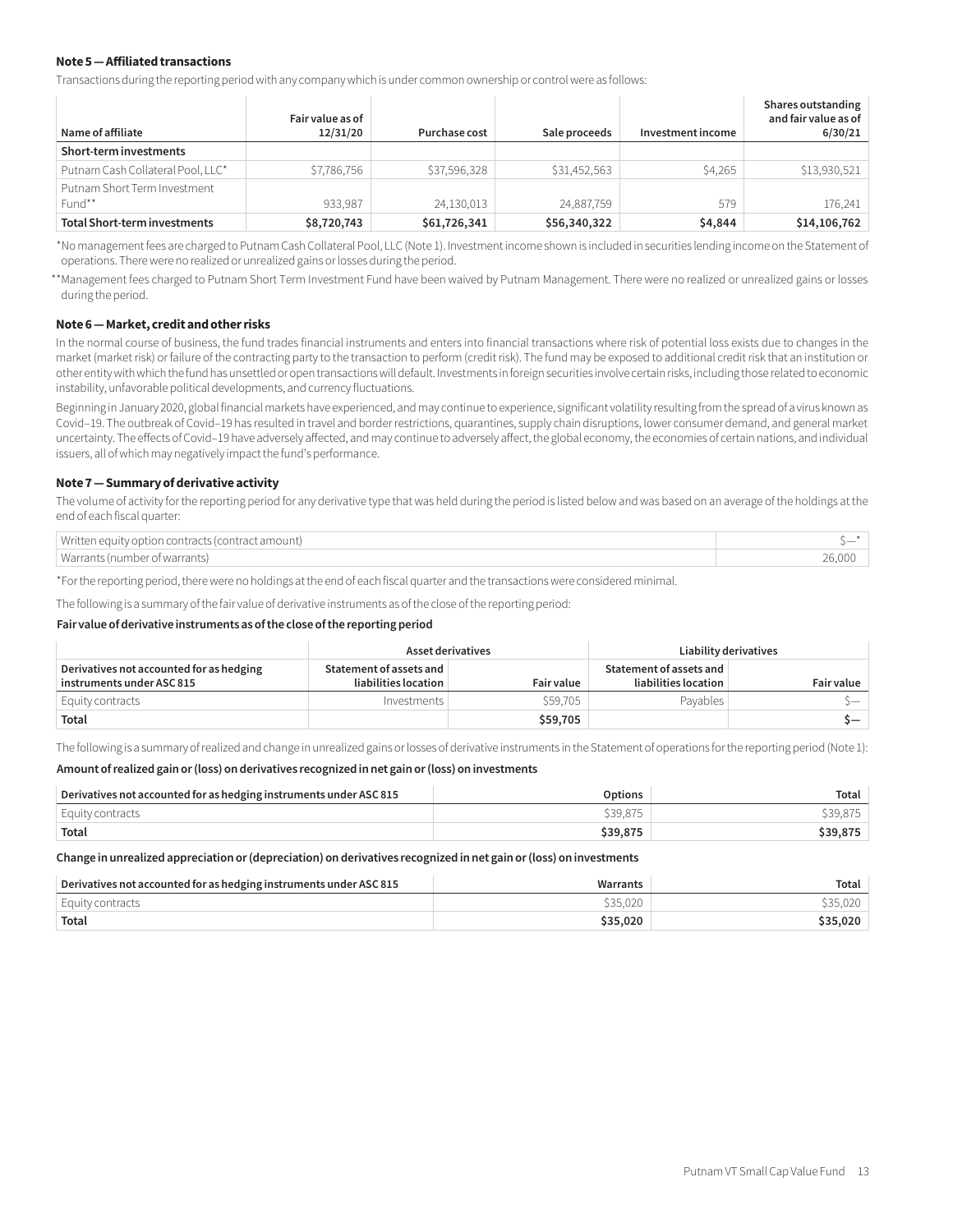# **Trustee approval of management contract**

#### **General conclusions**

The Board of Trustees of The Putnam Funds oversees the management of each fund and, as required by law, determines annually whether to approve the continuance of your fund's management contract with Putnam Investment Management, LLC ("Putnam Management") and the sub-management contract with respect to your fund between Putnam Management and its affiliate, Putnam Investments Limited ("PIL"). The Board, with the assistance of its Contract Committee, requests and evaluates all information it deems reasonably necessary under the circumstances in connection with its annual contract review. The Contract Committee consists solely of Trustees who are not "interested persons" (as this term is defined in the Investment Company Act of 1940, as amended (the "1940 Act")) of The Putnam Funds ("Independent Trustees").

At the outset of the review process, members of the Board's independent staff and independent legal counsel considered any possible changes to the annual contract review materials furnished to the Contract Committee during the course of the previous year's review and, as applicable, identified those changes to Putnam Management. Following these discussions and in consultation with the Contract Committee, the Independent Trustees' independent legal counsel requested that Putnam Management and its affiliates furnish specified information, together with any additional information that Putnam Management considered relevant, to the Contract Committee. Over the course of several months ending in June 2021, the Contract Committee met on a number of occasions with representatives of Putnam Management, and separately in executive session, to consider the information that Putnam Management provided. Throughout this process, the Contract Committee was assisted by the members of the Board's independent staff and by independent legal counsel for The Putnam Funds and the Independent Trustees.

In May 2021, the Contract Committee met in executive session to discuss and consider its recommendations with respect to the continuance of the contracts. At the Trustees' June 2021 meeting, the Contract Committee met in executive session with the other Independent Trustees to review a summary of the key financial, performance and other data that the Contract Committee considered in the course of its review. The Contract Committee then presented its written report, which summarized the key factors that the Committee had considered and set forth its recommendations. The Contract Committee recommended, and the Independent Trustees approved, the continuance of your fund's management and sub-management contracts, effective July 1, 2021. (Because PIL is an affiliate of Putnam Management and Putnam Management remains fully responsible for all services provided by PIL, the Trustees have not attempted to evaluate PIL as a separate entity, and all subsequent references to Putnam Management below should be deemed to include reference to PIL as necessary or appropriate in the context.)

The Independent Trustees' approval was based on the following conclusions:

• That the fee schedule in effect for your fund represented reasonable compensation in light of the nature and quality of the services being provided to the fund, the fees paid by competitive funds, the costs incurred by Putnam Management in providing services to the fund, and the application of certain reductions and waivers noted below; and

• That the fee schedule in effect for your fund represented an appropriate sharing between fund shareholders and Putnam Management of any economies of scale as may exist in the management of the fund at current asset levels.

These conclusions were based on a comprehensive consideration of all information provided to the Trustees and were not the result of any single factor. Some of the factors that figured particularly in the Trustees' deliberations and how the Trustees considered these factors are described below, although individual Trustees may have evaluated the information presented differently, giving different weights to various factors. It is also important to recognize that the management arrangements for your fund and the other Putnam funds are the result of many years of review and discussion between the Independent Trustees and Putnam Management, that some aspects of the arrangements may receive greater scrutiny in some years than others, and that the Trustees' conclusions may be based, in part, on their consideration of fee arrangements in previous years. For example, with certain exceptions primarily involving newly launched or repositioned funds, the current fee arrangements under the vast majority of the funds' management contracts were first implemented at the beginning of 2010 following extensive review by the Contract Committee and discussions with representatives of Putnam Management, as well as approval by shareholders.

#### **Management fee schedules and total expenses**

The Trustees reviewed the management fee schedules in effect for all Putnam funds, including fee levels and breakpoints. Under its management contract, your fund has the benefit of breakpoints in its management fee schedule that provide shareholders with reduced fee levels as assets under management in the Putnam family of funds increase. The Trustees also reviewed the total expenses of each Putnam fund, recognizing that in most cases management fees represented the major, but not the sole, determinant of total costs to fund shareholders. (Two funds have implemented so-called "all-in" management fees covering substantially all routine fund operating costs.)

In reviewing fees and expenses, the Trustees generally focus their attention on material changes in circumstances — for example, changes in assets under management, changes in a fund's investment strategy, changes in Putnam Management's operating costs or profitability, or changes in competitive practices in the mutual fund industry — that suggest that consideration of fee changes might be warranted. The Trustees concluded that the circumstances did not indicate that changes to the management fee schedule for your fund would be appropriate at this time.

As in the past, the Trustees also focused on the competitiveness of each fund's total expense ratio. In order to support the effort to have fund expenses meet competitive standards, the Trustees and Putnam Management and the funds' investor servicing agent, Putnam Investor Services, Inc. ("PSERV"), have implemented expense limitations that were in effect during your fund's fiscal year ending in 2020. These expense limitations were: (i) a contractual expense limitation applicable to specified open-end funds, including your fund, of 25 basis points on investor servicing fees and expenses and (ii) a contractual expense limitation applicable to specified open-end funds, including your fund, of 20 basis points on so-called "other expenses" (i.e., all expenses exclusive of management fees, distribution fees, investor servicing fees, investmentrelated expenses, interest, taxes, brokerage commissions, acquired fund fees and expenses and extraordinary expenses). These expense limitations attempt to maintain competitive expense levels for the funds.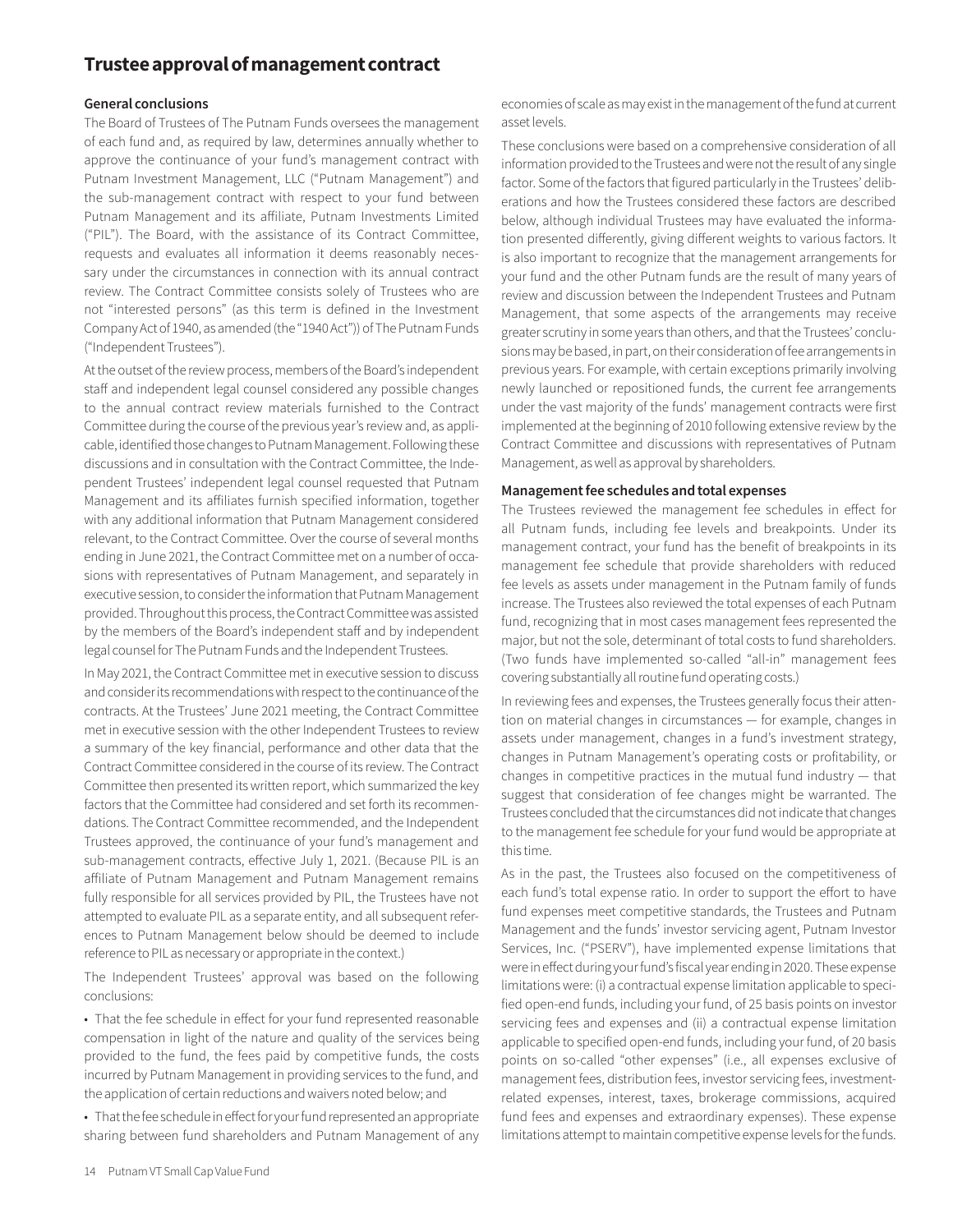Most funds, including your fund, had sufficiently low expenses that these expense limitations were not operative during their fiscal years ending in 2020. Putnam Management and PSERV have agreed to maintain these expense limitations until at least April 30, 2023. The support of Putnam Management and PSERV for these expense limitation arrangements was an important factor in the Trustees' decision to approve the continuance of your fund's management and sub-management contracts.

The Trustees reviewed comparative fee and expense information for a custom group of competitive funds selected by Broadridge Financial Solutions, Inc. ("Broadridge"). This comparative information included your fund's percentile ranking for effective management fees and total expenses (excluding any applicable 12b-1 fees), which provides a general indication of your fund's relative standing. In the custom peer group, your fund ranked in the first quintile in effective management fees (determined for your fund and the other funds in the custom peer group based on fund asset size and the applicable contractual management fee schedule) and in the third quintile in total expenses (excluding any applicable 12b-1 fees) as of December 31, 2020. The first quintile represents the least expensive funds and the fifth quintile the most expensive funds. The fee and expense data reported by Broadridge as of December 31, 2020 reflected the most recent fiscal year-end data available in Broadridge's database at that time.

In connection with their review of fund management fees and total expenses, the Trustees also reviewed the costs of the services provided and the profits realized by Putnam Management and its affiliates from their contractual relationships with the funds. This information included trends in revenues, expenses and profitability of Putnam Management and its affiliates relating to the investment management, investor servicing and distribution services provided to the funds. In this regard, the Trustees also reviewed an analysis of the revenues, expenses and profitability of Putnam Management and its affiliates, allocated on a fund-by-fund basis, with respect to the funds' management, distribution, and investor servicing contracts. For each fund, the analysis presented information about revenues, expenses and profitability for each of the agreements separately and for the agreements taken together on a combined basis. The Trustees concluded that, at current asset levels, the fee schedules in place for the Putnam funds, including the fee schedule for your fund, represented reasonable compensation for the services being provided and represented an appropriate sharing between fund shareholders and Putnam Management of any economies of scale as may exist in the management of the Putnam funds at that time.

The information examined by the Trustees in connection with their annual contract review for the Putnam funds included information regarding services provided and fees charged by Putnam Management and its affiliates to other clients, including defined benefit pension and profit-sharing plans, sub-advised mutual funds, private funds sponsored by affiliates of Putnam Management, model-only separately managed accounts and Putnam Management's newly launched exchange-traded funds. This information included, in cases where a product's investment strategy corresponds with a fund's strategy, comparisons of those fees with fees charged to the Putnam funds, as well as an assessment of the differences in the services provided to these clients as compared to the services provided to the Putnam funds. The Trustees observed that the differences in fee rates between these clients and the Putnam funds are by no means uniform when examined by individual asset sectors, suggesting that differences in the pricing of investment management services to these types of clients may reflect, among other things, historical competitive forces operating in separate marketplaces. The Trustees considered the fact that in many cases fee rates across different asset classes are higher on average for mutual funds than for other clients, and the Trustees also considered the differences between the services that Putnam Management provides to the Putnam funds and those that it provides to its other clients. The Trustees did not rely on these comparisons to any significant extent in concluding that the management fees paid by your fund are reasonable.

#### **Investment performance**

The quality of the investment process provided by Putnam Management represented a major factor in the Trustees' evaluation of the quality of services provided by Putnam Management under your fund's management contract. The Trustees were assisted in their review of Putnam Management's investment process and performance by the work of the investment oversight committees of the Trustees and the full Board of Trustees, which meet on a regular basis with individual portfolio managers and with senior management of Putnam Management's Investment Division throughout the year. The Trustees concluded that Putnam Management generally provides a high-quality investment process — based on the experience and skills of the individuals assigned to the management of fund portfolios, the resources made available to them, and in general Putnam Management's ability to attract and retain high-quality personnel — but also recognized that this does not guarantee favorable investment results for every fund in every time period.

The Trustees considered that, in the aggregate, The Putnam Funds generally performed well in 2020, which Putnam Management characterized as a challenging year with significant volatility and varied market dynamics. On an asset-weighted basis, the Putnam funds ranked in the second quartile of their peers as determined by Lipper Inc. ("Lipper") for the year ended December 31, 2020 and, on an asset-weighted-basis, delivered a gross return that was 2.3% ahead of their benchmarks in 2020. In addition to the performance of the individual Putnam funds, the Trustees considered, as they had in prior years, the performance of The Putnam Fund complex versus competitor fund complexes. In this regard, the Trustees observed that The Putnam Funds' relative performance, as reported in the Barron's/Lipper Fund Families survey, continued to be exceptionally strong over the long term, with The Putnam Funds ranking as the 3rd best performing mutual fund complex out of 44 complexes for the ten-year period, with 2020 marking the fourth consecutive year that The Putnam Funds have ranked in the top ten fund complexes for the ten-year period. The Trustees noted that The Putnam Funds' performance was solid over the one- and five-year periods, with The Putnam Funds ranking 22nd out of 53 complexes and 14th out of 50 complexes, respectively. In addition to the Barron's/Lipper Fund Families Survey, the Trustees also considered the funds' ratings assigned by Morningstar Inc., noting that 26 of the funds were four- or five-star rated at the end of 2020 (representing an increase of four funds year-over-year) and that this included seven funds that had achieved a five-star rating (representing an increase of two funds year-over-year). They also noted, however, the disappointing investment performance of some funds for periods ended December 31, 2020 and considered information provided by Putnam Management regarding the factors contributing to the underperformance and actions being taken to improve the performance of these particular funds. The Trustees indicated their intention to continue to monitor closely the performance of those funds and evaluate whether additional actions to address areas of underperformance may be warranted.

For purposes of the Trustees' evaluation of the Putnam funds' investment performance, the Trustees generally focus on a competitive industry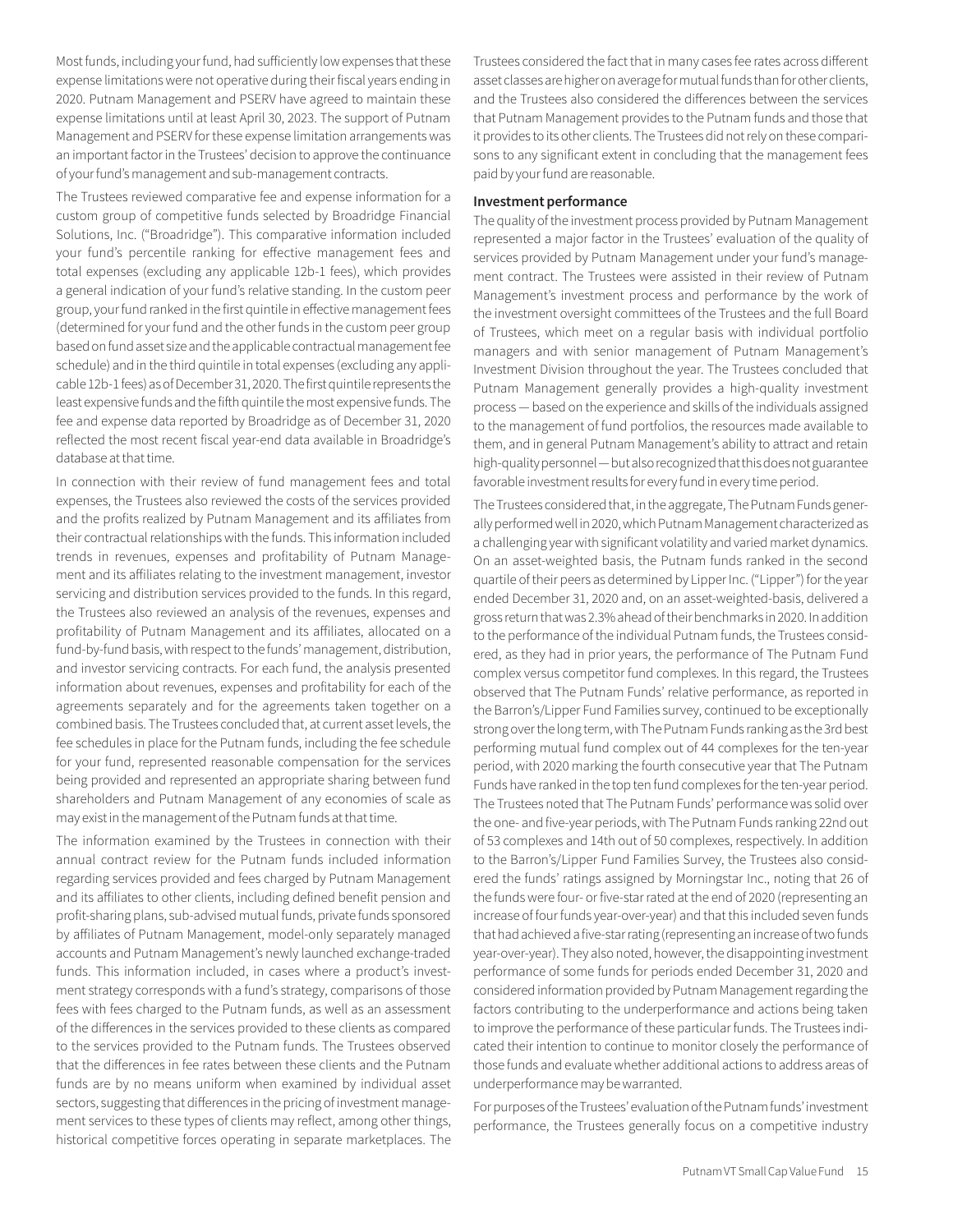ranking of each fund's total net return over a one-year, three-year and five-year period. For a number of Putnam funds with relatively unique investment mandates for which Putnam Management informed the Trustees that meaningful competitive performance rankings are not considered to be available, the Trustees evaluated performance based on their total gross and net returns and comparisons of those returns to the returns of selected investment benchmarks. In the case of your fund, the Trustees considered that its class IA share cumulative total return performance at net asset value was in the following quartiles of its Lipper peer group (Lipper VP (Underlying Funds) — Small-Cap Value Funds) for the one-year, three-year and five-year periods ended December 31, 2020 (the first quartile representing the best-performing funds and the fourth quartile the worst-performing funds):

| One-year period | Three-year period | Five-year period |
|-----------------|-------------------|------------------|
|                 |                   |                  |

Over each of the one-year, three-year and five-year periods ended December 31, 2020, there were 36 funds in your fund's Lipper peer group. (When considering performance information, shareholders should be mindful that past performance is not a guarantee of future results.)

The Trustees considered Putnam Management's continued efforts to support fund performance through certain initiatives, including structuring compensation for portfolio managers to enhance accountability for fund performance, emphasizing accountability in the portfolio management process, and affirming its commitment to a fundamentaldriven approach to investing. The Trustees noted further that Putnam Management had made selective hires and internal promotions in 2020 to strengthen its investment team.

#### **Brokerage and soft-dollar allocations; investor servicing**

The Trustees considered various potential benefits that Putnam Management may receive in connection with the services it provides under the management contract with your fund. These include benefits related to brokerage allocation and the use of soft dollars, whereby a portion of the commissions paid by a fund for brokerage may be used to acquire research services that are expected to be useful to Putnam Management in managing the assets of the fund and of other clients. Subject to policies established by the Trustees, soft dollars generated by these means are used predominantly to acquire brokerage and research services (including third-party research and market data) that enhance Putnam Management's investment capabilities and supplement Putnam Management's internal research efforts. The Trustees indicated their continued intent to monitor regulatory and industry developments in this area with the assistance of their Brokerage Committee. In addition, with the assistance of their Brokerage Committee, the Trustees indicated their continued intent to monitor the allocation of the Putnam funds' brokerage in order to ensure that the principle of seeking best price and execution remains paramount in the portfolio trading process.

Putnam Management may also receive benefits from payments that the funds make to Putnam Management's affiliates for investor or distribution services. In conjunction with the annual review of your fund's management and sub-management contracts, the Trustees reviewed your fund's investor servicing agreement with PSERV and its distributor's contract and distribution plans with Putnam Retail Management Limited Partnership ("PRM"), both of which are affiliates of Putnam Management. The Trustees concluded that the fees payable by the funds to PSERV and PRM, as applicable, for such services are fair and reasonable in relation to the nature and quality of such services, the fees paid by competitive funds, and the costs incurred by PSERV and PRM, as applicable, in providing such services. Furthermore, the Trustees were of the view that the investor services provided by PSERV were required for the operation of the funds, and that they were of a quality at least equal to those provided by other providers.